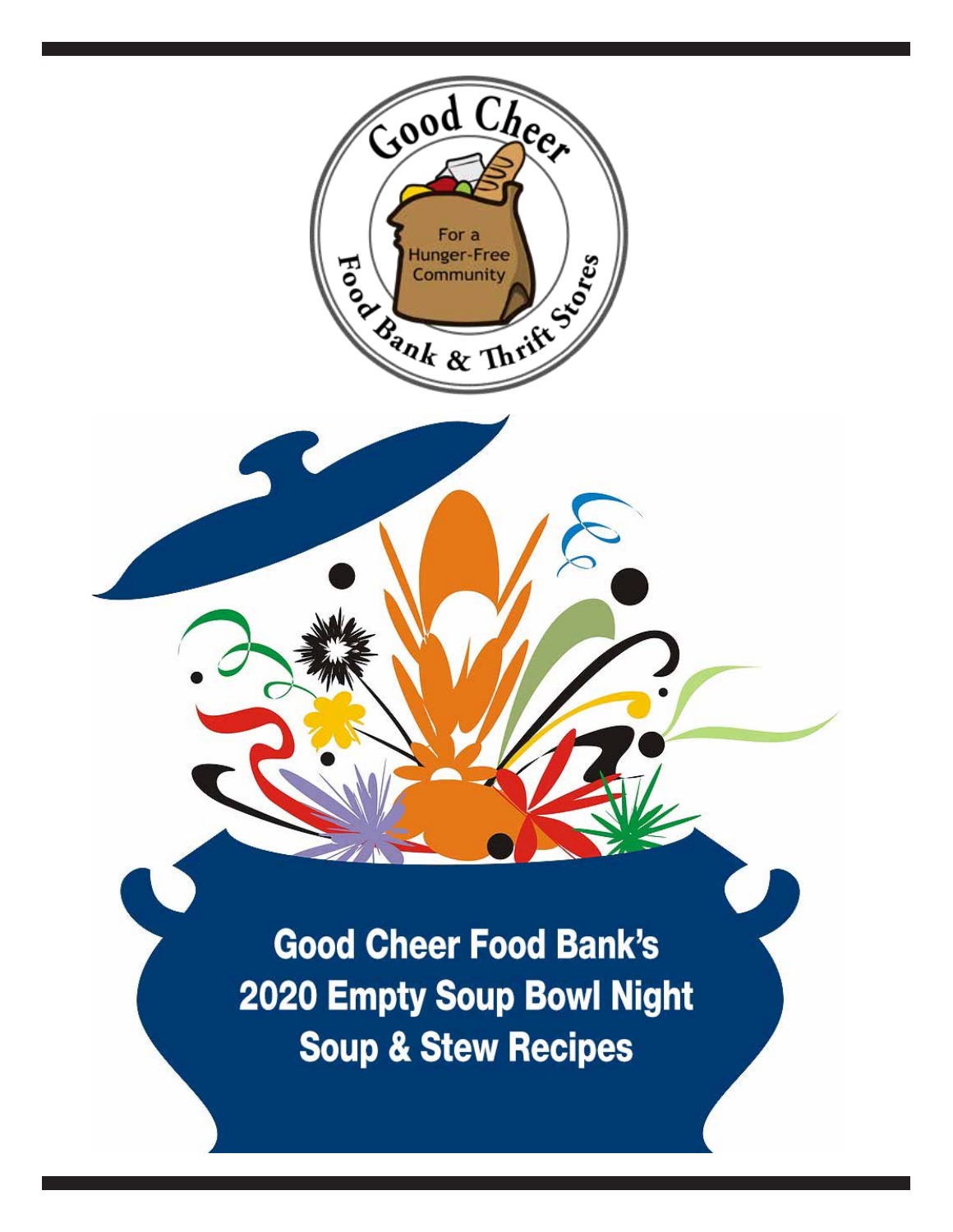# **Recipe Index (**

| Annie's Tuscan Kale Soup1                    |
|----------------------------------------------|
|                                              |
| Chicken Lime Orzo Soup 3                     |
|                                              |
|                                              |
|                                              |
|                                              |
| <b>Curried Tomato Lentil Coconut Soup  8</b> |
| Curried Roasted Squash & Pear Soup 9         |
| Green Tomato Chicken Chili 10                |
| Hungarian Chicken Stew 11                    |
| John's Darn Good Soup 12                     |
|                                              |
|                                              |
|                                              |
|                                              |
|                                              |
| Spiced Butternut Squash Bisque18             |
|                                              |
| Still Life Smoked Salmon Soup 20             |
|                                              |

Good Cheer's 2020 Empty Soup Bowl Night will be held online via Zoom on Friday, Nov. 20 from 6 to 7 p.m. Join the Zoom meeting by entering this meeting I.D. # 882 451 3254. Make a favorite soup and join us for an online soup supper.

| Useless Coconut Curry, Lentil & Chickpea Soup24 |  |
|-------------------------------------------------|--|
|                                                 |  |

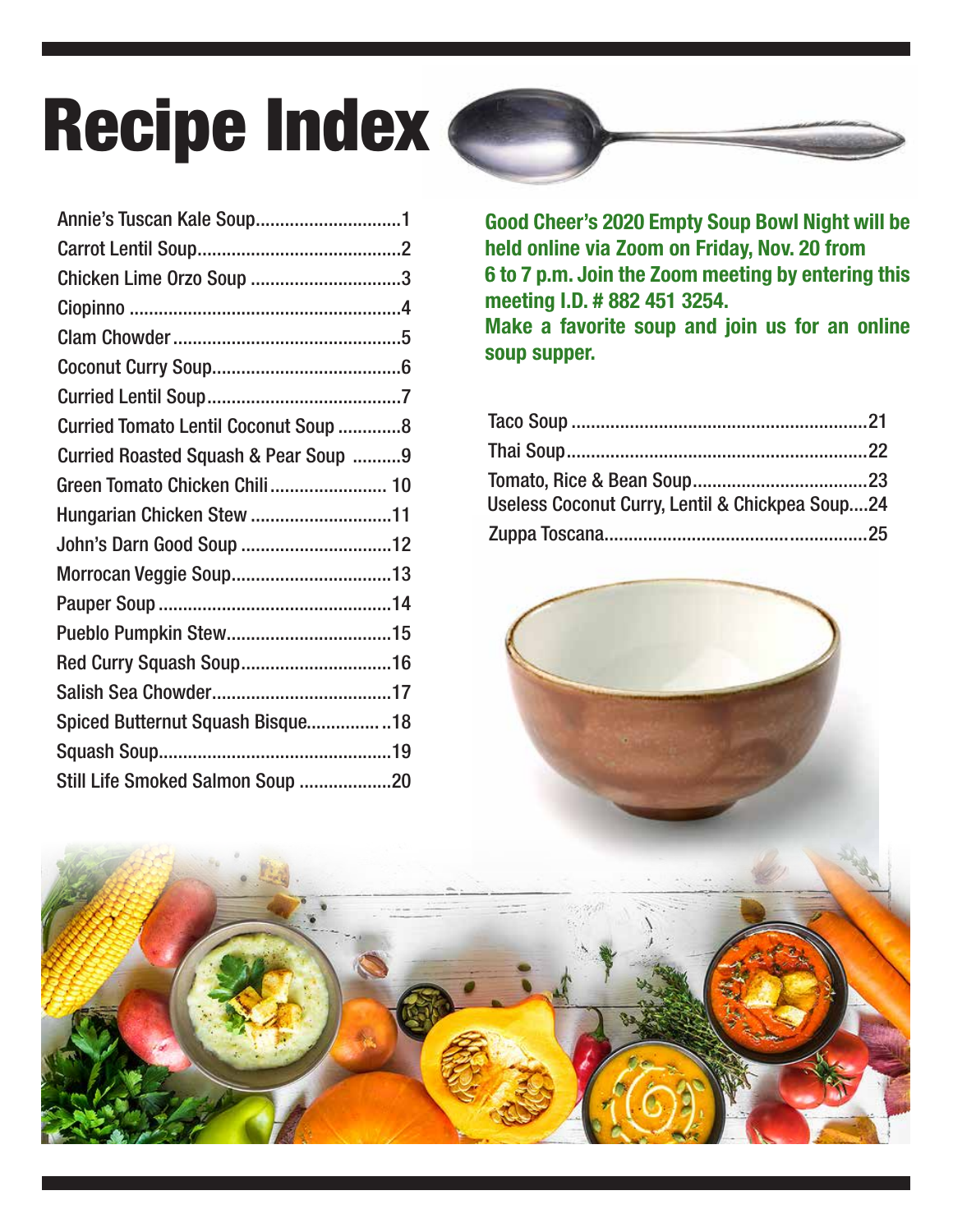### Annie's Tuscan Kale Soup

2 links Andouille sausage chopped or ½ lb. any sweet Italian sausage, browned slightly Add 1 large sweet onion (large dice) and 1 Tbsp olive oil.

When onion is translucent, add 1 heaping Tbsp sweet paprika and 1 tsp freshly ground black pepper and 1.5 to 2 Tbsp tomato paste.

Stir and let paste cook until darkened somewhat.

Add 2 quarts good chicken broth, ½ tsp garlic powder, 1 tsp sea salt (if broth is unsalted, otherwise you'd better taste it before adding any salt!), ½ Tbsp fennel seed, ½ tsp tarragon, 1 heaping tsp dried thyme, 4 large bay leaves.

Simmer for one hour, covered.

Add 1 can white kidney beans, about ½ lb. (or more) chopped Tuscan Kale, 2 medium large potatoes (large dice) and simmer for 20-30 minutes until potatoes are soft.

Add 2 Tbsp red wine vinegar just before serving and top with parmesan cheese.

*Submitted by Carol McNeil*



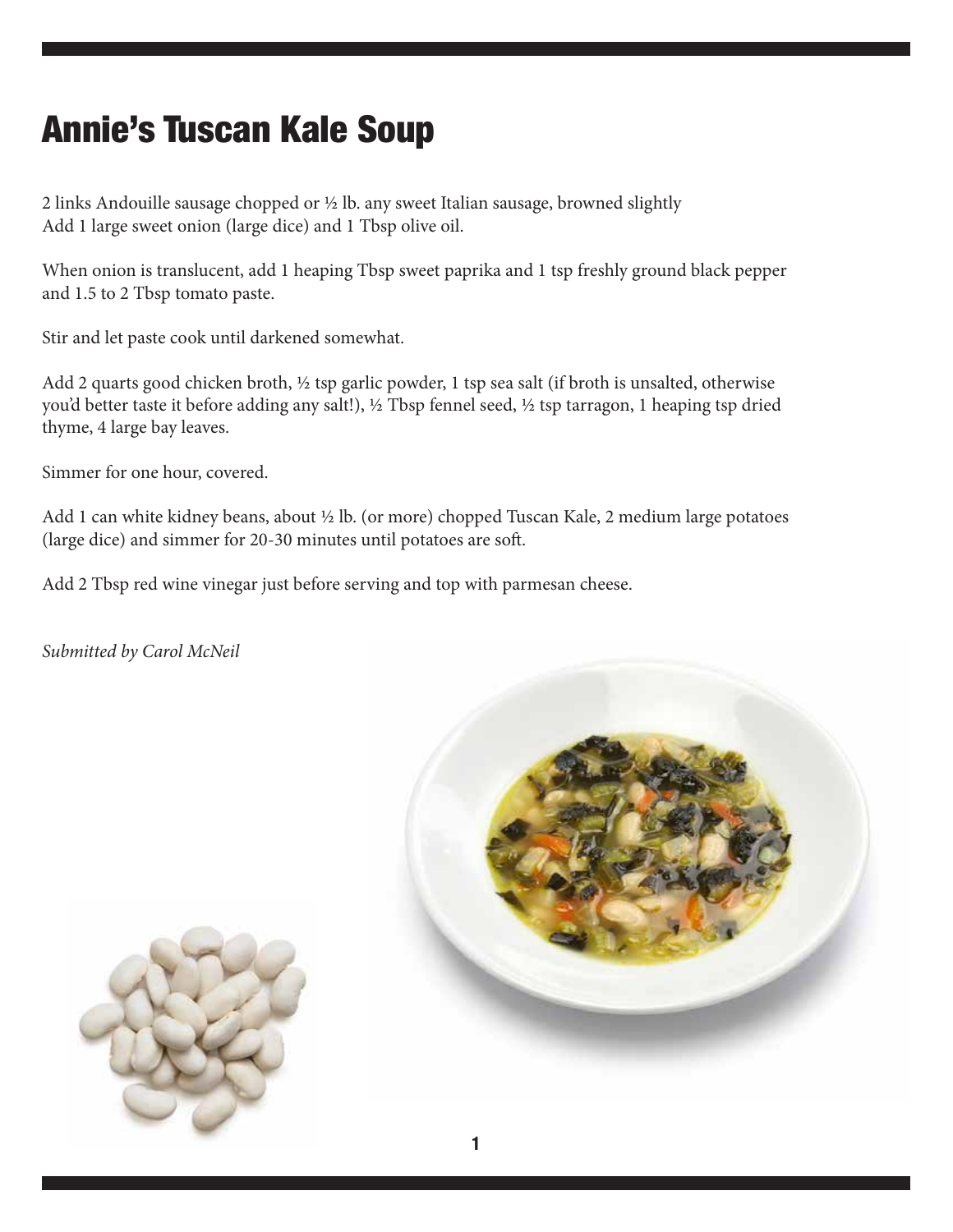### Carrot Lentil Soup

(Buy carrots, onions, garlic, tomatoes and cilantro at Maha Farm at the Tilth Market on Sundays)

#### Ingredients:

1 large onion, chopped 2 cloves garlic 2 Tbls. Olive oil 2 cups of peeled, chopped tomatoes (or a can of diced tomatoes) 1 tsp cumin Dash of salt, pepper, chili powder and cayenne (optional) 1 qt chicken or veggie broth 1 cup red lentils 2 carrots peeled and chopped Juice of a lemon Fresh chopped cilantro (optional)

#### Directions:

Sauté onions and garlic for 4 minutes (until clear) in the olive oil. Add spices, tomatoes and carrots. Sauté 5 more minutes Add lentils, broth and 3 cups of water. Simmer till lentils are soft (about 30 minutes) Using an immersion blender or food processor puree the soup briefly (good if still a little chunky) Put back in pot. Add lemon juice and cilantro and serve hot. Enjoy.

*Submitted by Anza Muenchow*



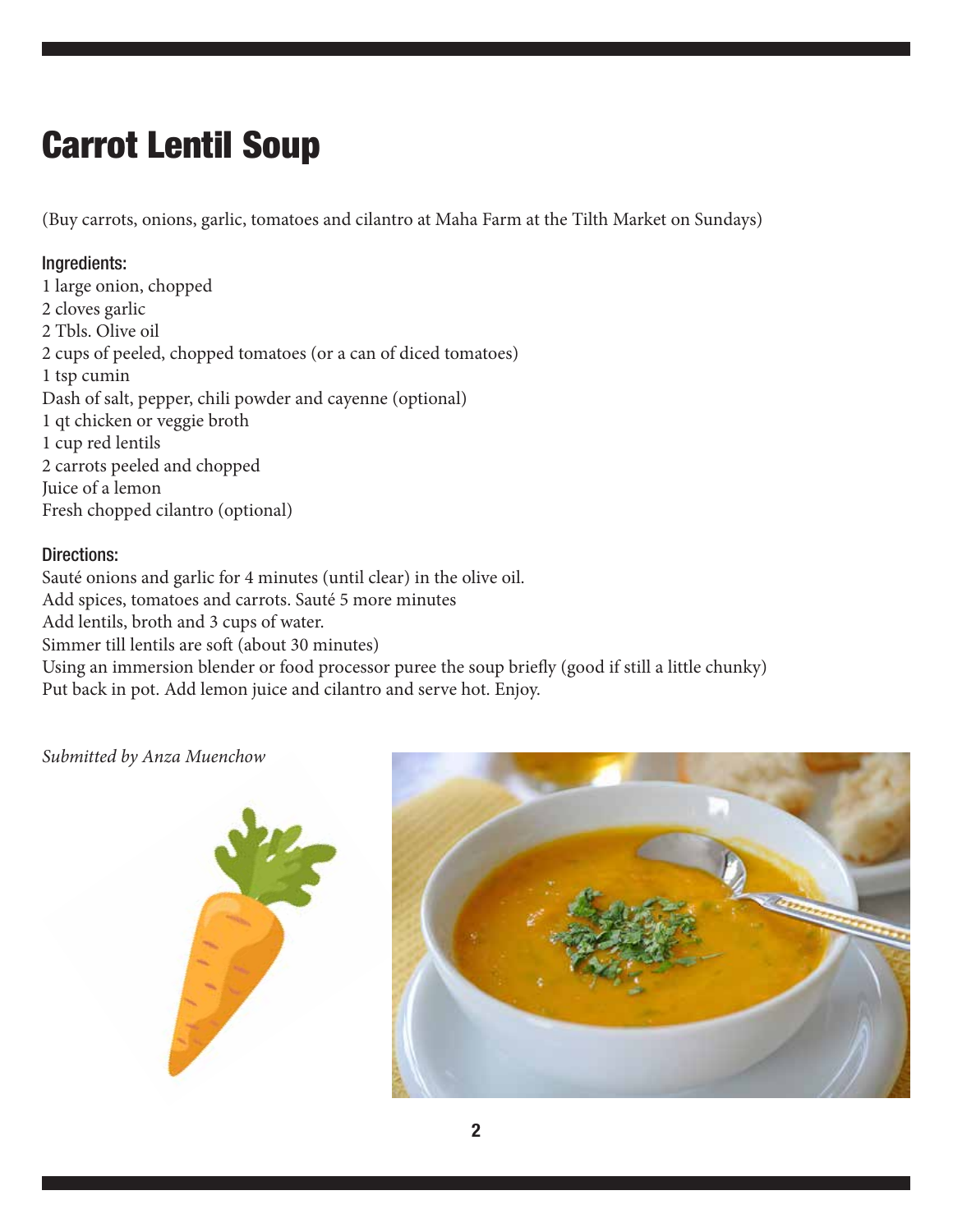### Chicken Lime Orzo Soup

#### Ingredients:

2 cups water 2 cups diced/shredded chicken 1 cup chopped celery 1-1/2 cups diced mushrooms 1 cup sliced carrots 2 cups chopped kale or bok choy 2 tablespoons minced garlic 1 tablespoon oregano 1 teaspoon tarragon 1 teaspoon dill 1/2 teaspoon ground pepper 4 cups chicken broth Zest of 2 limes (or lemons) Juice from 2 limes (or lemons) 1/4 cup sour cream 1 cup orzo pasta



#### Directions:

Turn on crockpot and add 2 cups of water, chicken, and veggies and seasonings. Once mixture is warm and bubbly add 4 cups of broth and lime zest. Heat kale and carrots are soft.

Turn off crockpot stir in orzo and lime juice.

Once orzo is soft stir in sour cream and serve with warm bread and soft cheese.

*Submitted by Jeremiah Donier*

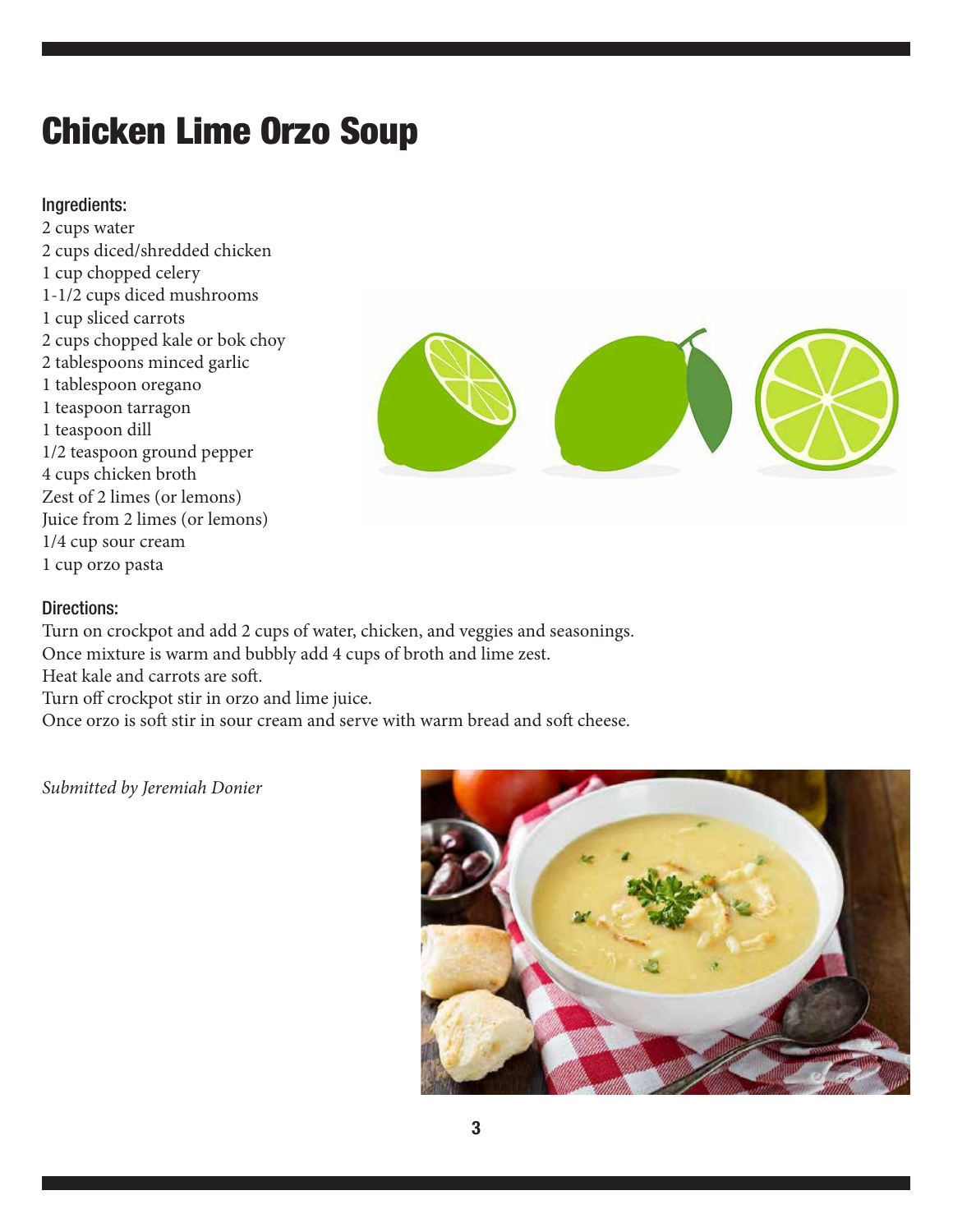### Cioppino

### **Ingredients**

2 garlic cloves minced 2 tablespoons extra-virgin olive oil 3/4 cup diced onion 1/4 cup diced bell pepper 3/4 teaspoon kosher salt 1/2 teaspoon freshly ground black pepper 1/2 teaspoon red-pepper flakes 1/2 pound cleaned squid 1/2 tablespoon tomato paste 1 teaspoon dried oregano 1 cup dry white wine 1 15-ounce can crushed tomatoes 2 bay leaves 1 8-ounce bottle clam juice 1 1/2 cups seafood stock or vegetable broth 2 tablespoons chopped flat-leaf parsley 1 pound littleneck clams, soaked in water for 1 hour 1/2 pound medium tail-on shrimp, peeled and deveined 1 pound mussels, cleaned 1/2 pound skinless flaky white fish such as halibut or cod



### **Directions**

Saute onion, bell pepper, 1/2 teaspoon salt and 1/4 teaspoon pepper in the oil in a large pot over medium heat, stirring occasionally, until softened, 6 - 7 minutes.

Add the garlic and red-pepper flakes. Cook, stirring constantly, 1 - 2 minutes more.

Reduce heat to medium-low and add squid. Cook, stirring occasionally, until squid is opaque and tender and it reduces, 15 to 20 minutes.

Add tomato paste and oregano and cook and stir for another minute.

Add wine, increase heat to medium-high, and cook until liquid is reduced by half, about 6 minutes. Add tomatoes, bay leaves, clam juice, and stock. Bring to a boil, then simmer, for 30 minutes. Add another 1/4 teaspoon each salt and pepper.

Reduce heat to medium, add clams, cover, and cook for 3 minutes. Stir in the shrimp and mussels. Arrange the fish on top of the stew, cover, and simmer until shellfish opens and fish and shrimp are firm and opaque, about another 5 minutes.

Remove bay leaves and add parsley.

Serve with crusty bread.

*Contributed by Christi Landrum*

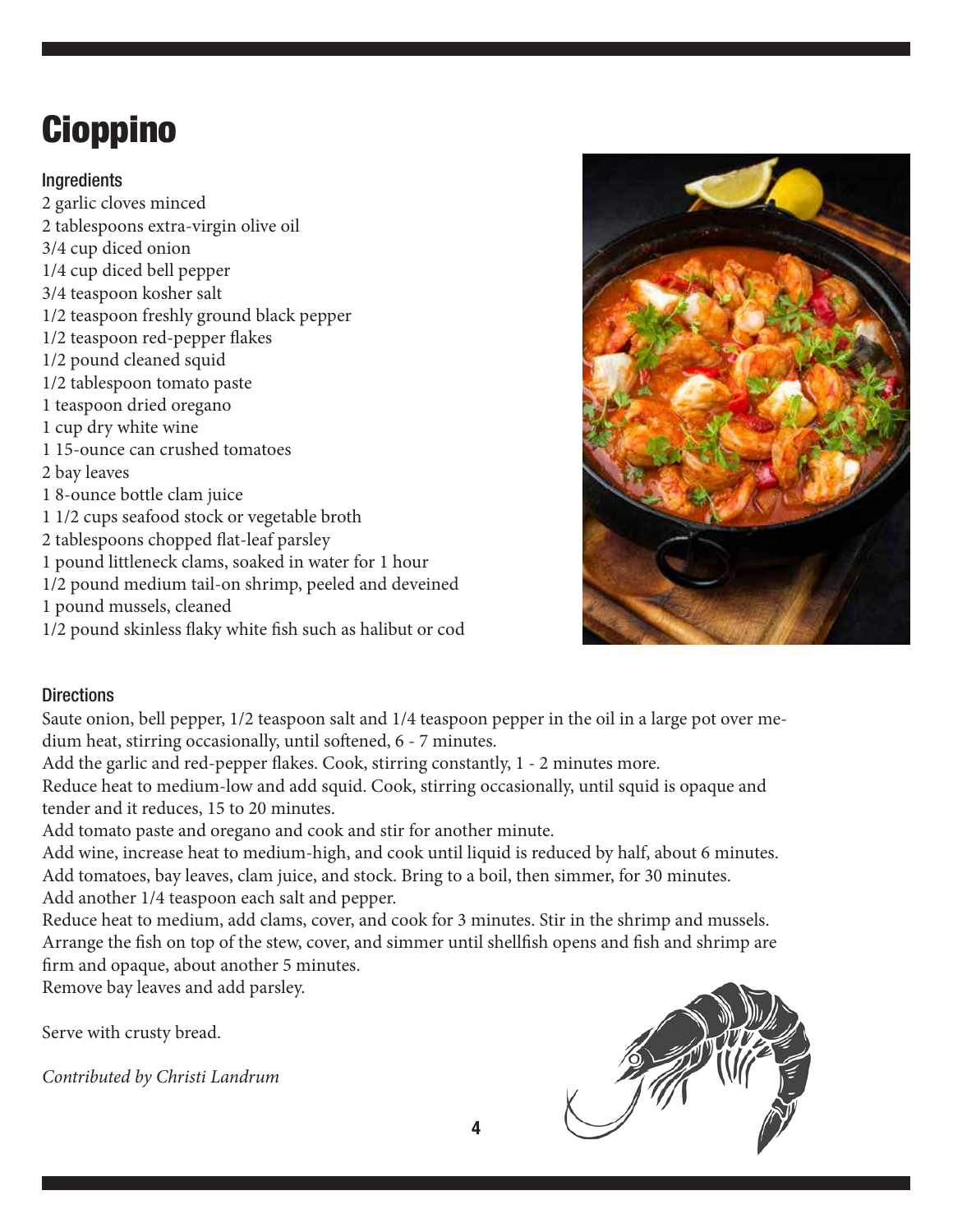### Clam Chowder

### Ingredients

1 diced bell pepper 1 medium diced onion 2 diced potatoes 1/2 pound minced bacon 1 stick of butter 3-4 cloves fresh minced garlic 2 cups clam juice 1 cup flour 2 cups milk 2 cups cream 2 cups half-and-half 1/2 teaspoon black pepper or for a little more kick, use Slap Ya Mama Cajun Seasoning 1 pound chopped clams

#### **Directions**

Place vegetables, bacon and butter in a sauce pot. Saute over medium heat until vegetables are tender.

Add flour and stir to make the roux. Cook for two minutes. Don't overcook the roux! It'll turn brown.

Add clam juice and dairy and whisk.

Add garlic, black pepper, chopped clams and clam base. Cook over low-medium heat stirring occasionally. Cook for two hours or until chowder is brought to desired thickness.

Serve with crusty bread.

*Contributed by Christi Landrum*



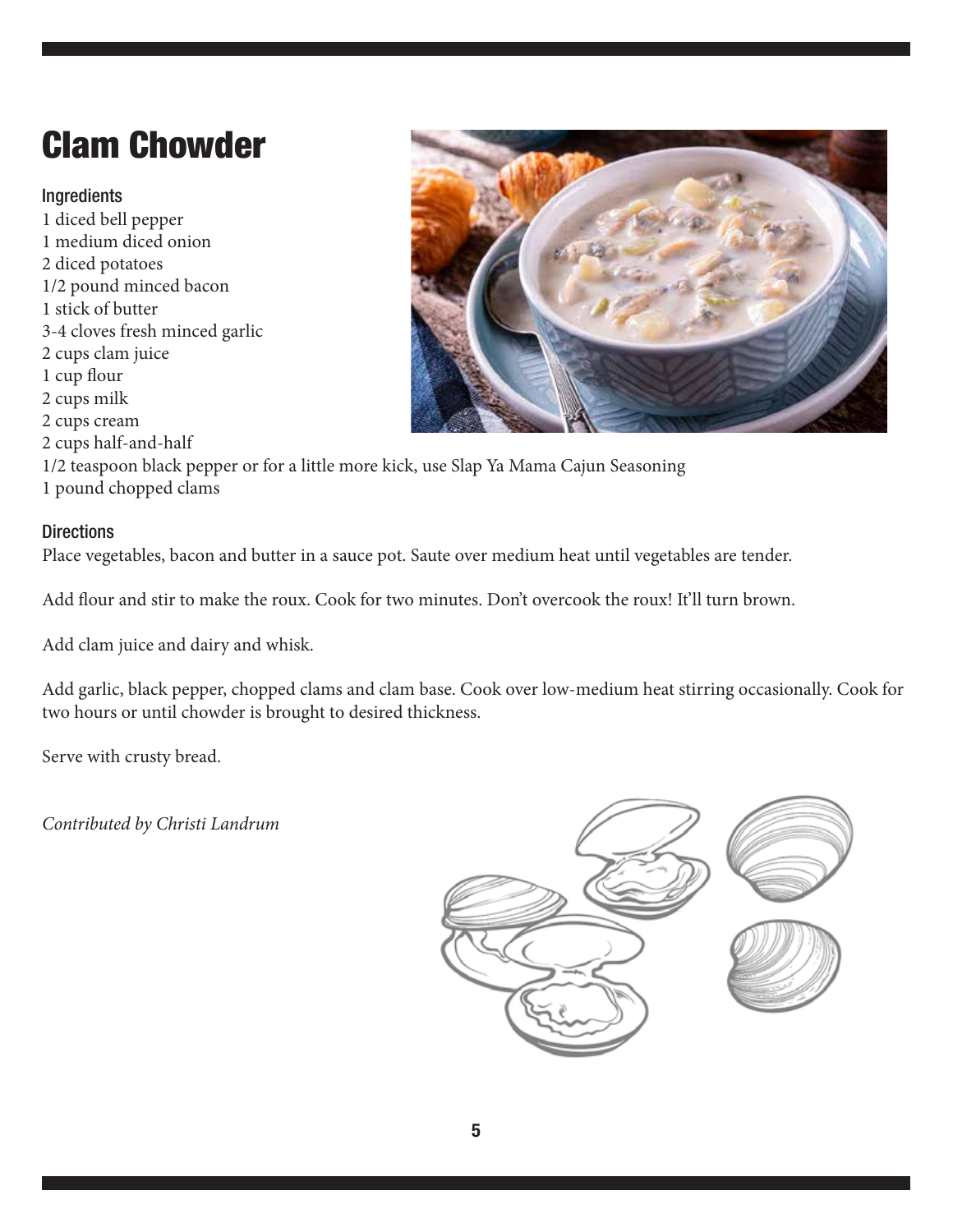### Coconut Curry Soup

Serves 4-6

#### Ingredients

2 chicken breasts, with skin and bones, weighing 1.5 – 2lbs. total 1 carrot ¼ c. onion, coarsely chopped ¼ c. parsley chopped 4 whole cloves 8 pepper corns ½ tsp dry basil 1 bay leaf 1/3 c. white or yellow onions, diced 1/3 c. celery, diced 2 T butter 1-2 T hot curry powder (I used 2 T but it was old) A good sized chunk of fresh ginger (1x1x1.5 inches), diced 3 cups coconut milk 2-4 cups fresh vegetables cut into bite sized pieces (I used bok choi, carrots, snow peas) ¼ c freshly squeezed lime juice 2-4 tsp lime zest ½ cup cilantro, chopped 1 green onion chopped

#### **Directions**

Poach chicken breasts in 6 cups water, with  $\frac{1}{4}$  c onion, parsley, cloves, peppercorns, basil, bay leaf and salt to taste. Remove chicken to cool after 30 minutes. When cool, remove skin and bones and dice chicken. Continue to cook broth, reducing to about 3 cups liquid. Strain and reserve for final assembly of soup.

While chicken is poaching, sauté onions, celery, ginger and curry powder in butter until veggies are soft. Add coconut milk and bring to near boil. Let cool until ready to serve (you could do this ahead and refrigerate).



10 minutes before you are ready to eat, add diced chicken and 3 cups chicken broth to coconut milk mixture. Bring to low boil. Simmer for 2-3 minutes, then add fresh vegetables and continue to cook until they are done (another 2-3 minutes). Add lime juice and zest, stir to blend.

Ladle into wide shallow bowls. Top with cilantro and green onion or allow guests to add their own.

*Submitted by Carol McNeil*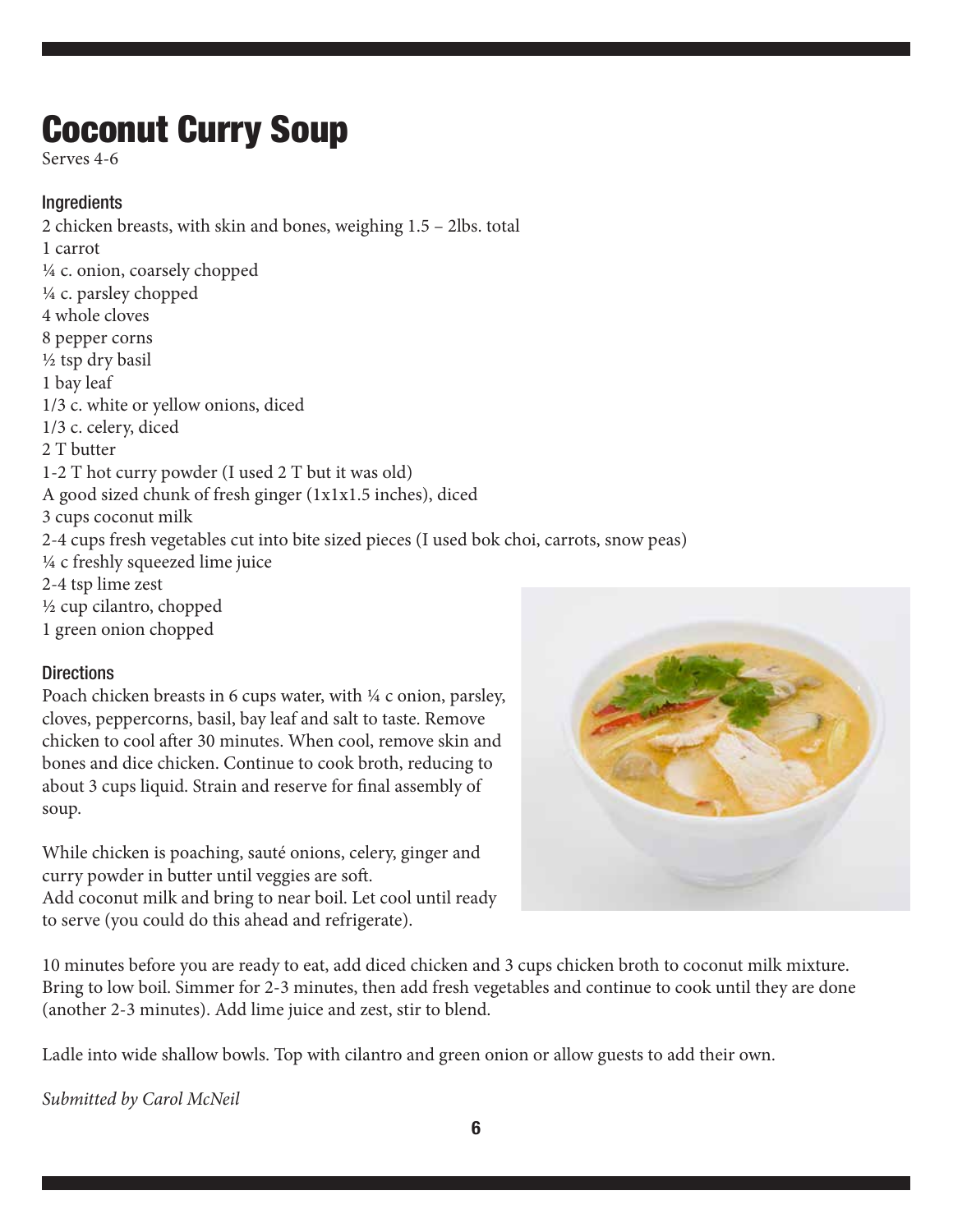### Curried Lentil Soup

### Ingredients

1 cup French green lentils, 8 ounces 1½ teaspoons sea salt, more to taste 1 teaspoon cumin seed 2 teaspoons curry powder 2 tablespoons olive oil 1 large onion, chopped 1 large carrot 1 cup frozen peas 2 cups chopped leeks, white and light green parts only 1 medium sweet potato, diced, 8 ounces 1 large carrot, finely diced 1 large stalk celery, finely diced Bay Leaf Optional: Serve a dollop of yogurt on the top of each bowl



#### **Directions**

Rinse the lentils and combine them in a large pot with four cups water. Bring to a boil, then lower the heat and simmer the lentils for 25 minutes, or until tender. Stir in a teaspoon of sea salt. Remove the lentils from heat and skim off any foam that may have formed on top.

Meanwhile, heat two tablespoons olive oil in a large sauté pan, add the chopped onion and a pinch of sea salt, curry powder, and cumin seed, cooking slowly until the onion is soft, about 8–10 minutes. Add the chopped leeks and continue cooking for another 20 minutes, stirring often, until the leeks and onions are turning golden.

Add the onions and leeks to the lentils, along with the diced sweet potato, carrots, celery, another 3 cups water, half a teaspoon of sea salt and a bay leaf. Simmer the soup gently, covered, for 20 minutes. Meanwhile, wash the chard, slice away the stems, and coarsely chop the leaves. Add the chard and simmer the soup another 10 minutes. Add the cilantro, parsley, a pinch of cayenne and the vegetable broth. Heat everything together for a few minutes, then add lemon juice to taste.

Serve with yogurt as desired.

*Submitted by Karen Korbelik*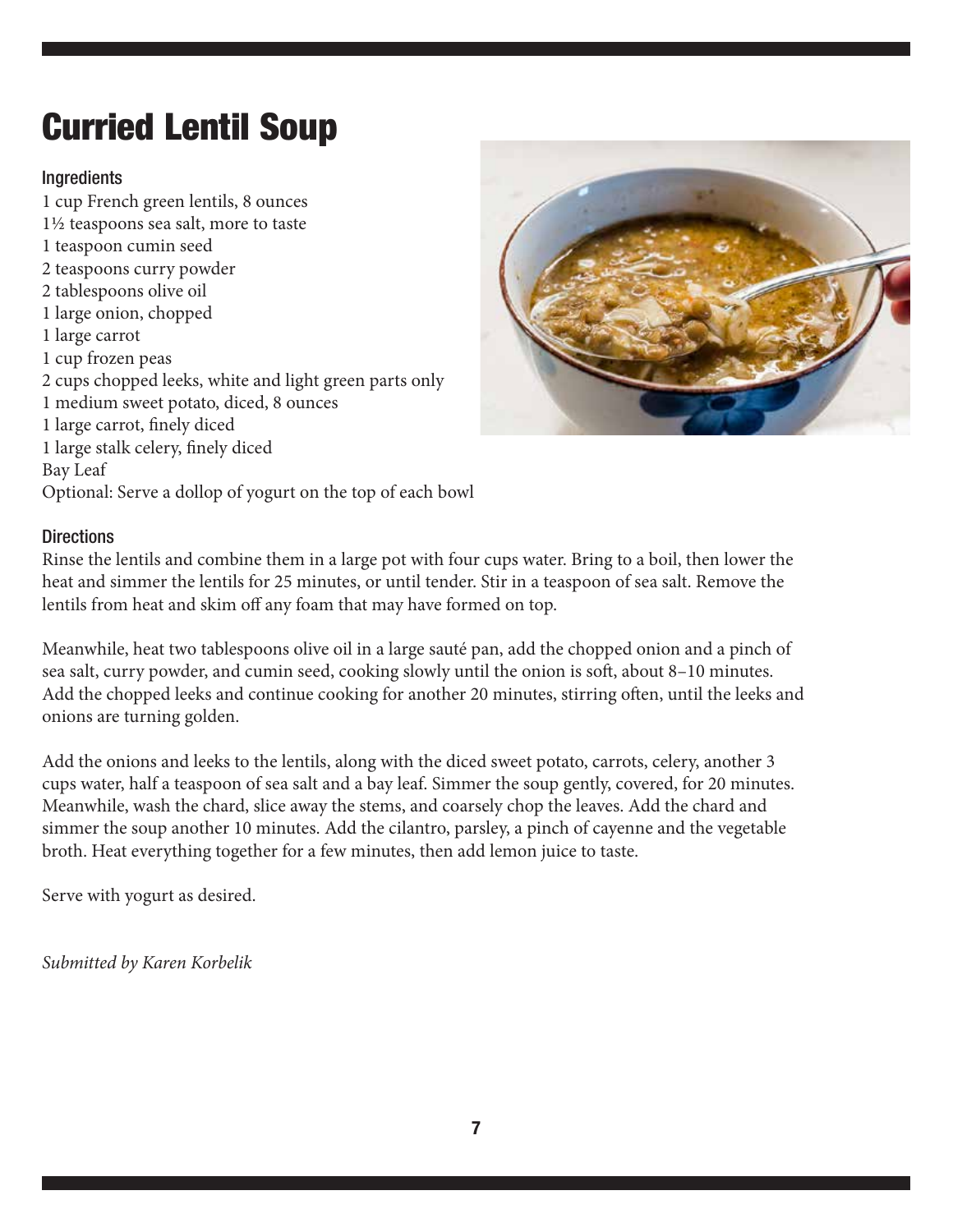### Curried Lentil Tomato Coconut Soup

### Ingredients

2 tablespoons virgin coconut oil or extra-virgin olive oil 1 medium onion, finely chopped 2 garlic cloves, finely chopped 1 2½-inch piece ginger, peeled, finely grated 1 tablespoon medium curry powder ¼ teaspoon crushed red pepper flakes ¾ cup red lentils 1 14.5-ounce can crushed tomatoes ½ cup finely chopped cilantro, plus leaves with tender stems for serving Kosher salt, freshly ground pepper 1 13.5-ounce can unsweetened coconut milk, shaken well Lime wedges (for serving)

#### **Directions**

Heat oil in a medium saucepan over medium. Cook onion, stirring often, until softened and golden brown, 8–10 minutes. Add garlic, ginger, curry powder, and red pepper flakes and cook, stirring, until fragrant, about 2 minutes. Add lentils and cook, stirring, 1 minute. Add tomatoes, ½ cup cilantro, a generous pinch of salt, and 2½ cups water; season with pepper. Set aside ¼ cup coconut milk for serving and add remaining coconut milk to saucepan. Bring mixture to a boil; reduce heat and simmer gently, stirring occasionally, until lentils are soft but not mushy, 20–25 minutes. Season soup with more salt and pepper if needed.

To serve, divide soup among bowls. Drizzle with reserved coconut milk and top with more cilantro. Serve with lime wedges.

**Do Ahead:** Soup (without toppings) can be made 3 days ahead. Let cool; cover and chill.

*Contributed by Wendy Visconty*

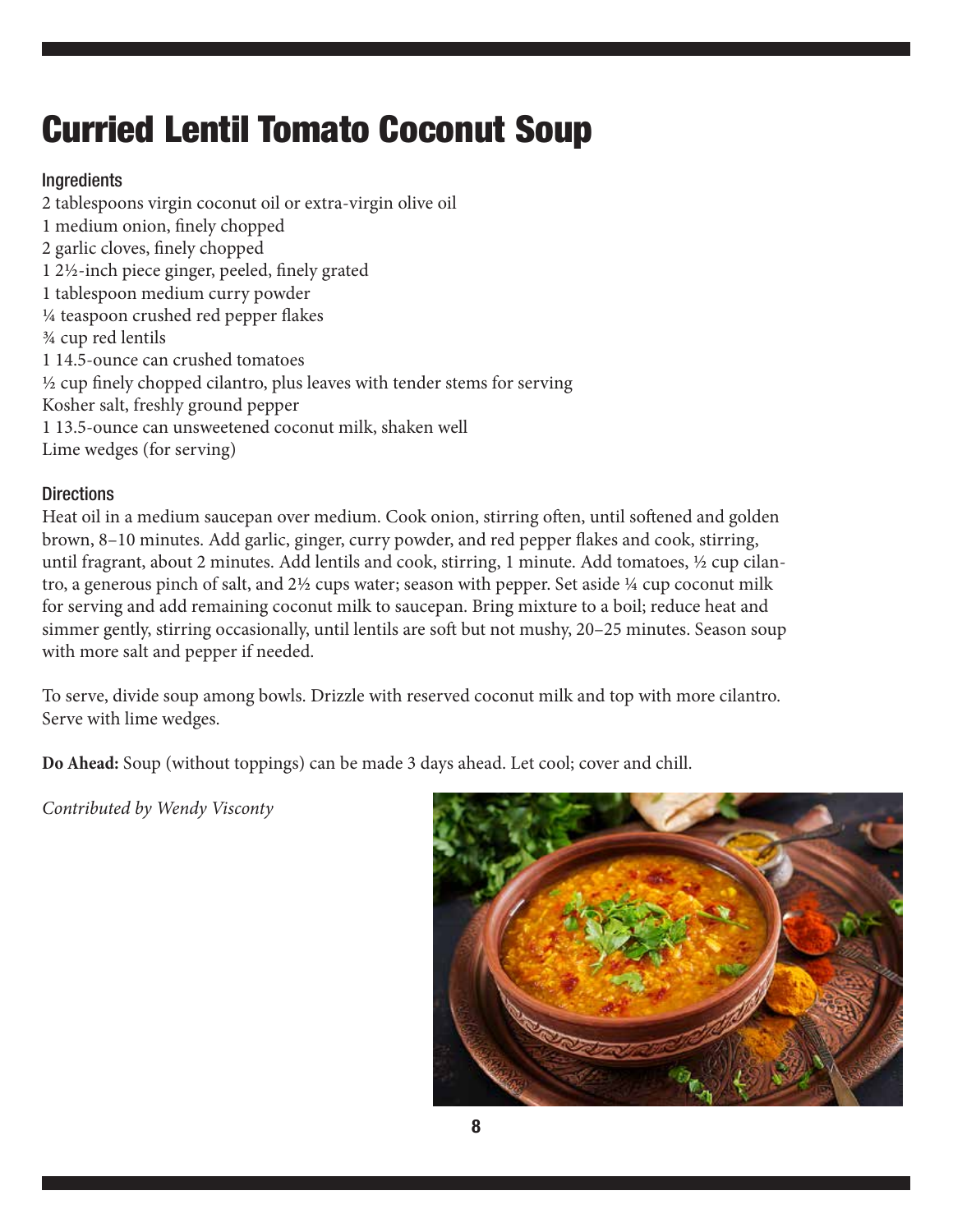### Curried Roasted Squash & Pear Soup

Produce ingredients are either from my own gardens or from Maha Farms in Clinton

In a large bowl, toss : 1 Butternut Squash (1-1/2 lbs, approximately) 6 ripe, firm Bartlett Pears, peeled, cored and cut into bite sized cubes Season with salt and pepper to taste

Transfer to baking dish (14 inch or so) with sides. A roasting pan can also be used.

Drizzle with water or broth of your choice and roast in preheated oven at 400 degrees for 30-40 degrees or until tender. Check occasionally to see if more water or broth is needed. Take care to open the oven carefully, as the heat can burn one's face or eyes. Remove 1 cup pears and reserve them. The pears may cook before the squash.

When squash is cooked, add them to the pears, which are not being reserved, in a blender with cooked squash, adding some water or broth, if needed to puree.

In soup pot or Dutch Oven, heat: 1T Olive Oil and cook with: 1/3C shallots

Cook, stirring, over medium heat until softened, but not browned.

Add: 1T. dark brown sugar or 1t. honey and T. molasses 1 2 1/2 inch cinnamon stick 2 t. curry powder 1/2 t. ground cardamom 1/4 t. ground coriander Stir for 2 or so minutes.



Add: reserved squash -pear puree and broth or water. Bring to a simmer, stirring occasionally for 25-30 minutes. Season with salt or Tamari, if desired - or serve with bottle of tamari or soy sauce on the table. Discard cinnamon stick. Add reserved pears and simmer until heated. Serve garnished with chopped mint or cilantro - or have a small bowl of each, so guests can use any of either or both, if desired.

MAKES 8 cups, approximately

*Submitted by Annapoorne Colangelo*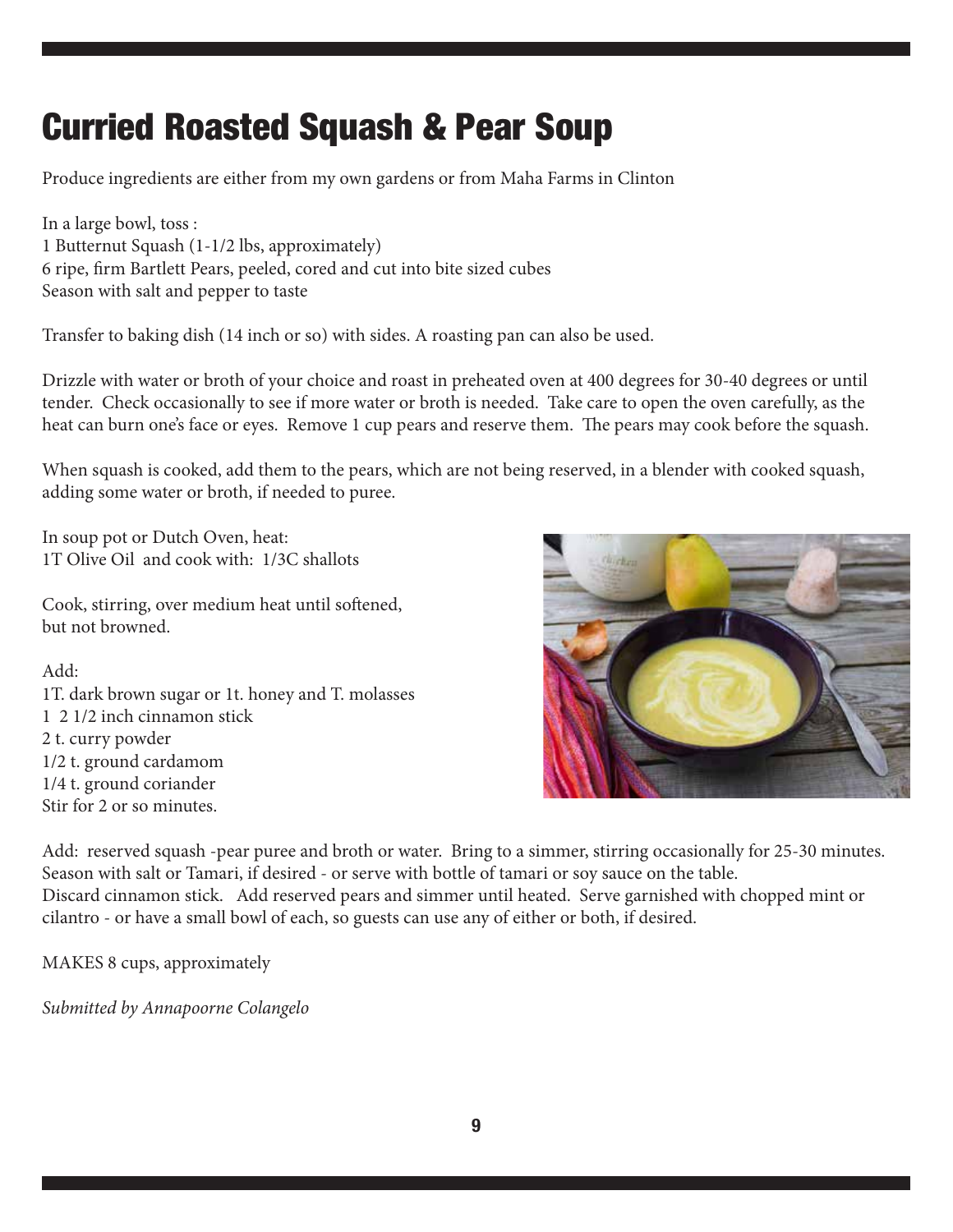### Green Tomato Chicken Chili

What can you do with those unripened green tomatoes pruned or orphaned from your garden? Throughout the growing season glean, wash, and freeze them. Once you have saved a pound or two, use them to make a delicious chili!

### Ingredients:

1 pound dry beans (white, black or any other type you like) 2 tablespoons dried seaweed 1 pound diced chicken breasts 1/2 cup diced green chili peppers (Anaheim, hatch, jalapeño, poblano, Serrano) 1 cup diced onions 2 cups diced green tomatoes 1 tablespoon cooking oil 1 tablespoon minced garlic 1 tablespoon cumin 1 tablespoon oregano 1 teaspoon cinnamon 1 teaspoon coriander 1/2 teaspoon smoked chili powder 1 to 2 cups water (optional 1 cup broth or 1/2 cup white wine) Juice of 1-2 limes 8 ounce package cream cheese



### Directions:

Place clean and rinsed beans into a crockpot with seaweed, cover with water to the rim, cover and cook on low for 6 to 8 hours. NOTE: do not add other spices or salt yet. It works best for the beans to slowly soak and cook overnight. Once the beans are soft and cooked through, drain off all the water and rinse, and leave in crockpot to keep warm. Heat oil in frying pan add chicken, onions, garlic, chili peppers, onions, garlic and spices. Once chicken is cooked, mix in tomatoes, lime juice, and cream cheese.

Add chicken and tomato mixture to crockpot, stir in liquid to desired consistency. Heat chili on low, about an hour or so, until bubbly. Enjoy with your favorite toppings and sides!

*Submitted by Jeremiah Donier*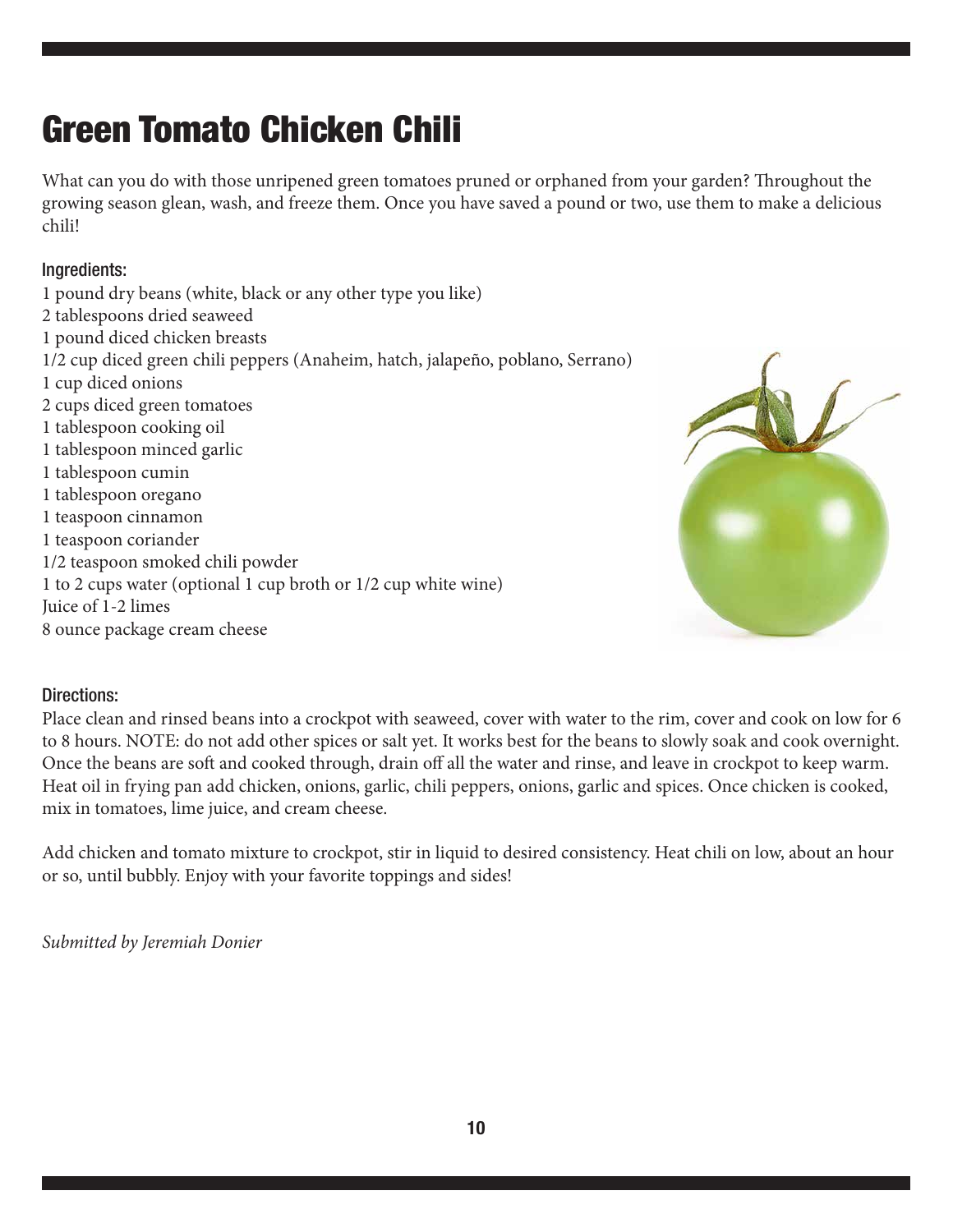## Hungarian Chicken Stew

### (Betchinaltlavesche)

(Given to my sister's mother-in-law sometime in the early 1900s by her mother, who spoke no English)

### Ingredients

2 – 3 lb chicken cut up in pieces (skin left on unless you're aiming for lower fat) 4 carrots sliced 5 celery stalks sliced 2 potatoes cut into small chunks 1 hot pepper chopped fine 1 onion chopped 1 lb green beans 1 lb peas 1 parsley root chopped\* 2 - 4 TBS butter 6 – 7 chicken bouillon cubes (or equivalent Better-than-Bullion)\*\* Flour for dredging



#### **Directions**

Flour the chicken pieces and brown in the butter. Place in a large (stock or other) pot. Cover the chicken with water and simmer 1 – 2 hours. Remove the chicken to cool, then de-bone it. Add all other vegetables and cook approximately 30 minutes until done. (If the beans and peas are frozen, add them during the last few minutes.)

While the vegetables are cooking, make the dumplings (this makes a double batch because the dumplings are tasty and make this soup into a satisfying meal):

3 cups flour 1 TBS salt (yes, TBS though you can use less as needed) 3 eggs 1 cup milk

Mix all ingredients well and drop into the stew by teaspoonfuls near the end of the vegetable cooking time. Dumplings are done when they rise to the top. When vegetables and dumplings are done, return the de-boned chicken to the pot to rewarm. Serve the stew with a dollop of sour cream in each bowl. (It's good to store the soup and dumplings in separate containers in the fridge to keep the dumplings from getting soggy.)

\*Looks like a parsnip, but tastes strongly of parsley – used a lot in central European cooking. It's sold in the midwest, but I've had to grow it myself in the PNW. If you can find it, it really makes this soup really special. If not, I cook the stew with a bouquet garni of parsley and sprinkle fresh into each bowl at serving.

\*\* Chicken stock or broth can be used instead of water with bullion.

*Submitted by Marcia Merryman*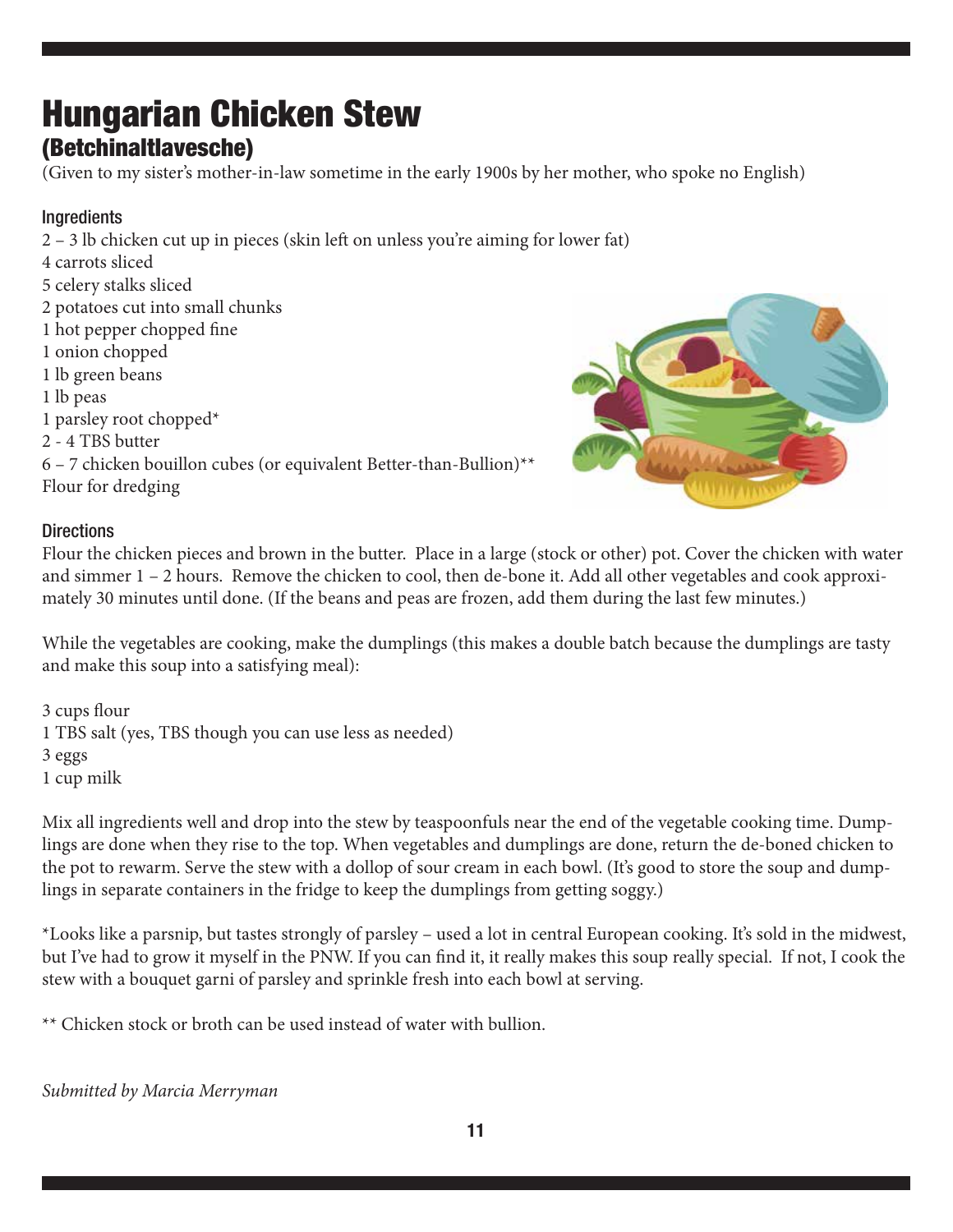### John's Darn Good Soup

Some years ago, my wife, a teacher, brought home a recipe from a cook at the school cafeteria. After making a few changes, this has become our favorite to eat at home and to share. Whenever we share this soup, we are always asked for the recipe. Most of the fresh vegetables are readily available in local home gardens.

### **Ingredients**

- I lb. Sweet Italian sausage I prefer links (but you can use bulk) let partially freeze,

then slice into 1/2" pieces and then remove the casing.

- 1 T olive oil
- 1 cup diced onions
- 1 clove garlic, minced
- 1 cup diced carrots
- 1 T basil
- 2 small zucchini, sliced (can also use canned)
- 1 (16 oz) can diced tomatoes, undrained (can also use fresh)
- 2 cans beef bouillon
- 2 cups shredded cabbage (can also use coleslaw mix without the dressing)
- 1 tsp salt
- 1/4 tsp pepper
- 1 (16 oz) can great northern beans, undrained
- Parsley (optional)

### **Directions**

Slice sausage into 1/2- inch thick pieces and brown in oil. Add onion, garlic, and basil.

Cook for 5 minutes.

Add zucchini, tomatoes with liquid, bouillon, cabbage, salt and pepper.

Bring to a boil.

Reduce heat and simmer for one hour, covered.

Add beans with liquid and cook 20 minutes longer.

Garnish with parsley if desired.

*Submitted by John Les*

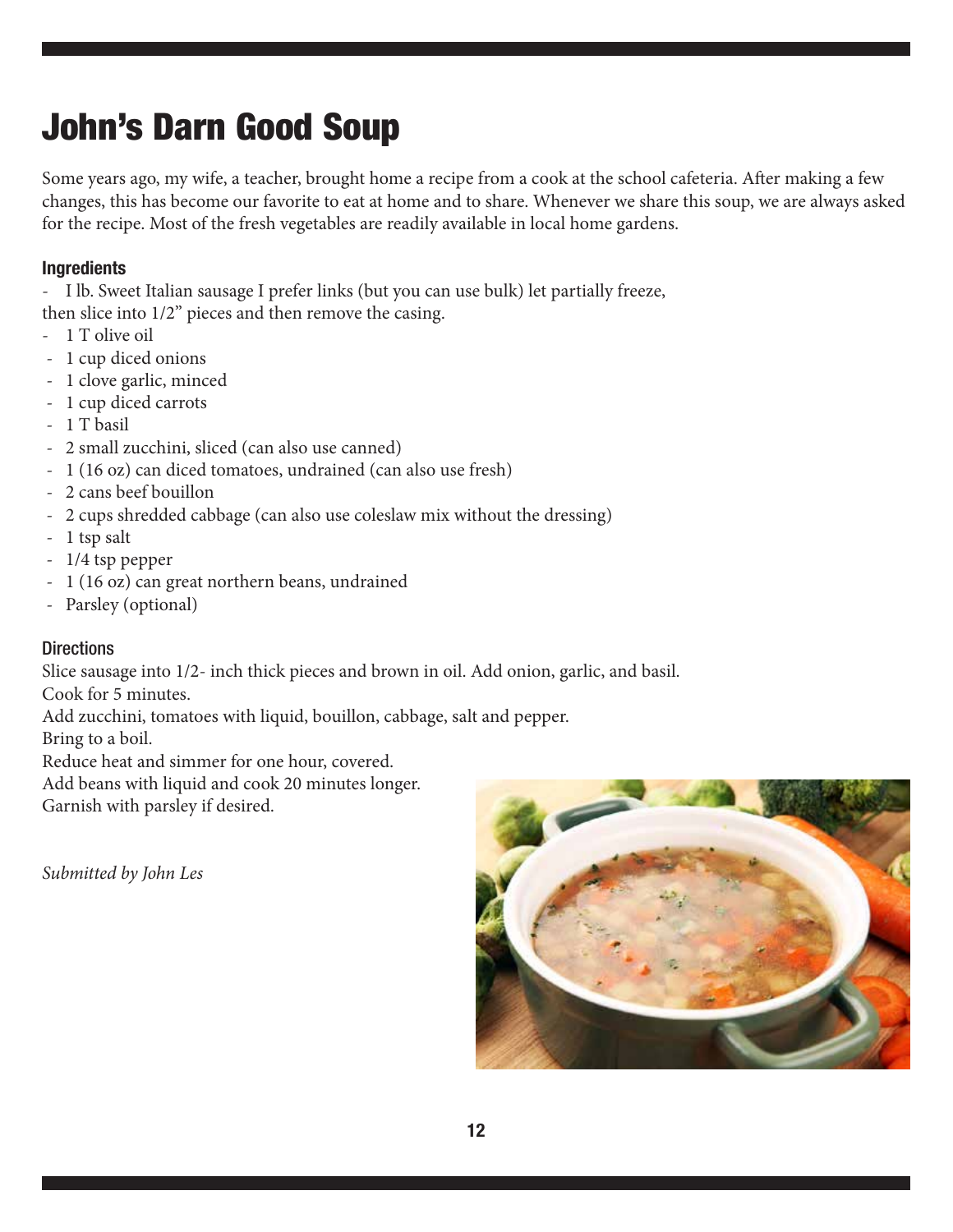### Moroccan Veggie Soup

### Ingredients:

1-1/2 cups green lentils 1 chopped sweet onion 1 inch knob of fresh grated ginger, 2 cloves minced garlic 1 chopped red bell pepper 1 pound diced tomatoes (or 14 ounce can with juices) 4 cups veggie broth 1-2 tablespoons red harissa (or 1 to 2 freshly chopped chili peppers) 2 teaspoons smoked paprika 3/4 teaspoon cumin 3/4 teaspoon cinnamon kosher salt and pepper 1 tablespoon fresh lemon juice 2 cups or 14 ounce can chickpeas



Optional toppings: 1/2 cup fresh cilantro, whipped or crumbly cheese, or nuts

#### Directions:

Combine lentils, onion, ginger, garlic, carrots, red pepper, tomatoes, veggie broth, harissa, paprika, cumin, cinnamon and a large pinch salt and pepper. Stir to combine. Cover and cook on low for 6-8 hours or on high for 4-6 hours.

Just before serving, stir in lemon juice, chickpeas, and cilantro, cook until heated through. If the soup is thick, add water or broth to thin to desired consistency. Taste and adjust seasoning to your liking. Ladle the soup into bowls and top with cheese, nuts and/or cilantro.

*Submitted by Jeremiah Donier*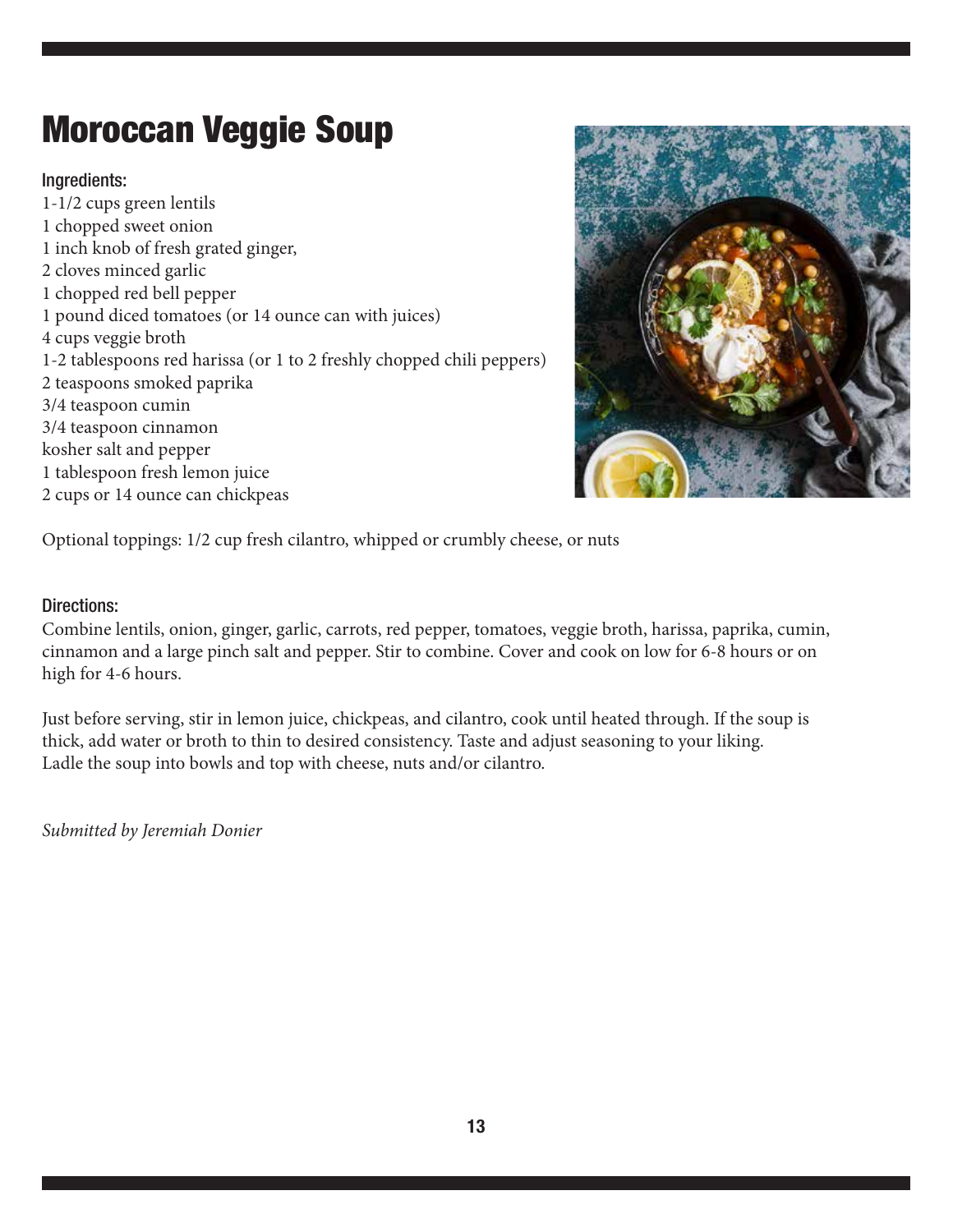### Pauper Soup

Get the ingredients from our farm stand, Maha Farm and Forest at 4328 Glendale Rd. especially the arugula and potatoes!

### Ingredients:

- 2 quarts stock (or water if you don't have a good broth)
- 4 potatoes
- 3 cups chopped arugula (OK to use the older spicey stuff if you don't have baby arugula)
- 1 cup of croutons (just cube some old dry crusty loaf )
- 2 Tbls of a nice olive oil

### Directions:

Boil cubed potato in the water or stock. When potato is soft, add the chopped arugula for 2 minutes more. Then add the croutons and stir. Drizzle the olive oil over the top in the pot just before you ladle into serving bowls. Enjoy!

*Submitted by Anza Muenchow*

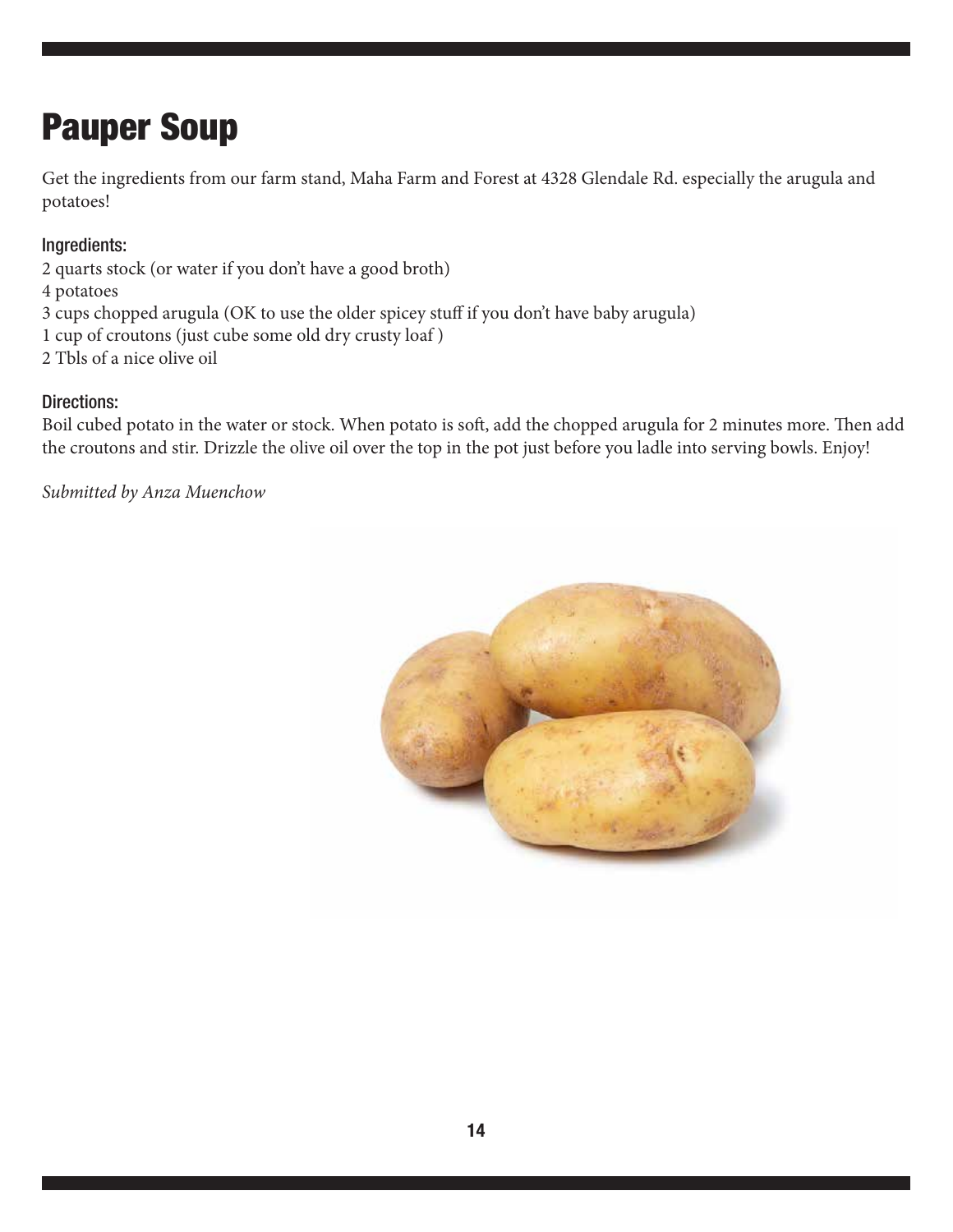### Pueblo Pumpkin Stew

This is a nutritious, hearty winter soup that is easy to prepare and is very adaptable. You can make it vegan or with chicken and grated Parmesan cheese. If you prefer a spicier soup, use peppers with some heat, such as a jalapena or two. The small pie pumpkin used was from Sherman Farms in Coupeville. The cubed butternut squash was from Payless.

#### Ingredients

2 tablespoons olive oil 1 onion, sliced 1 tablespoon minced peeled fresh ginger I can of mild Ortega chiles 4 tomatoes, chopped 2 teaspoons ground cumin 2 teaspoons garam masala ½ teaspoon ground turmeric 8 cups of chicken broth or vegetable broth Two cups cooked pumpkin mash Two cups cubed uncooked butternut squash 1 (15 ounce) can pinto beans, rinsed 1 can black beans, rinsed 1 cup of cooked brown rice 2 tablespoons freshly grated Parmesan cheese 1 to 2 teaspoons salt to taste Pepper to taste



#### **Directions**

In large soup pot, heat 8 cups of canned or boxed chicken stock (or vegetarian broth if you prefer) Add 2 cups of cooked pie pumpkin mash. (To prepare, cut pumpkin in half, scoop out seeds, drizzle with olive oil and add a little salt and pepper. Heat on a cookie sheet in the oven at 350 degrees for one hour or soft. Cool and scoop out the inside for two cups. (OR, use canned, unsweetened pumpkin.)

Next, add two cups of cubed uncooked butternut squash.

Add one can of drained and rinsed black beans, one can of red pinto beans, and one cup of cooked brown rice. Chop a whole sweet onion and sauté in olive oil in a pan until soft and clear. Add a can of mild Ortega chiles. Then add I cup of fresh chopped tomatoes. Stir until warm and then add to soup stock.

Add cumin, garam masala and turmeric and cook, stirring often, until the tomatoes are beginning to break down, about 5 minutes.

Bring to a boil. Reduce heat to low, cover and simmer until the squash is tender, about 30 minutes. Stir in grated Parmesan cheese.

Options:

If you want a creamier soup, add a can of condensed mushroom soup, or one cup of half and half.

You can also add a cup of shredded or diced cooked chicken for more protein.

This is the type of soup that is often better the next day as all the flavors meld together.

*Submitted by Laura Canby*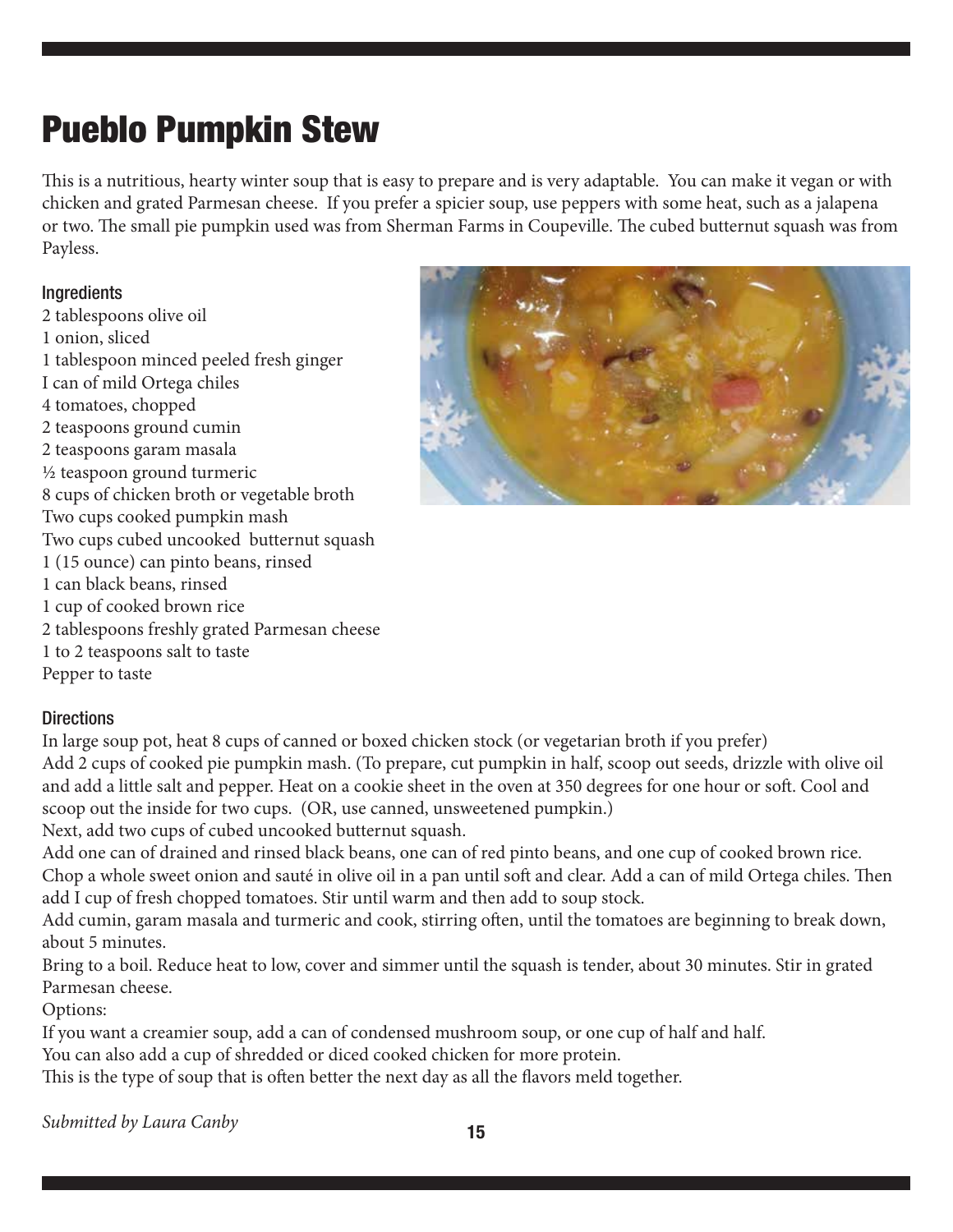### Red Kuri Squash Soup

Serves 4 as starter course or 2 hearty dinner portions with a bit left over for lunch the next day.

Red Kuri squash has a deep, gorgeous color and a creamy flesh when cooked. Inspired by a recipe from Alice Waters, I adapted it more to my flavor profile and for ease of preparation. Warming with the chill of the season, this soup is easy to make and can made a few days ahead and reheated. The squash and fennel are from Foxtail Farm and the onion is from Deep Harvest Farm.

#### Ingredients

1 Red Kuri squash, weighing approx. 1 ½ lbs when whole ½ medium onion, peeled and coarsely chopped 2 C. water 1 bay leaf 1 medium fennel bulb, cored and cut into wedges, then separate wedges into pieces 1 T. olive oil 3 T. buttermilk 1 T. sherry vinegar Salt and pepper, to taste Fresh oregano, for garnish Pecans, chopped, for garnish



Heat oven to 375 degrees.

Place whole, unpeeled, uncut squash on a small parchment-lined baking sheet. Bake for 30-40 minutes until tender. It is done when a knife inserted through the skin slides easily into the squash. Remove from oven. Let it cool on the baking sheet.

Toss trimmed, cut fennel bulb with olive oil and a pinch of salt and pepper. Place in a small baking dish. Roast 20- 25 minutes until caramelized, or longer to your taste. You can roast the fennel at the same time as baking the squash. When squash is cool enough to handle, cut it in half, scoop out the seeds, and carefully remove the flesh from the skin. Discard seeds and skin. Place squash in a food processor or a large blender.

Place onion, bay leaf, a pinch of salt and pepper, and the water into a medium saucepan. Bring to a boil and cook 15 minutes at a reduced heat, until the onion is tender. Remove and toss the bay leaf.

In small batches, add the onion mixture to squash in the food processor/blender and puree. Return the pureed batches to the same medium saucepan.

Add the roasted fennel to the soup pan and stir over medium heat until the soup is fully combined and reheated. Reduce heat to low, add buttermilk and sherry vinegar. Stir.

Season to taste with salt and pepper.

Ladle soup into bowls and garnish with fresh oregano leaves and pecans. Drizzle with a touch of olive oil. Enjoy!

Notes: Baking the squash and roasting the fennel can be done ahead of preparing the soup. If you prefer a thinner soup, add a touch more buttermilk.

*Submitted by Susan Raunig*



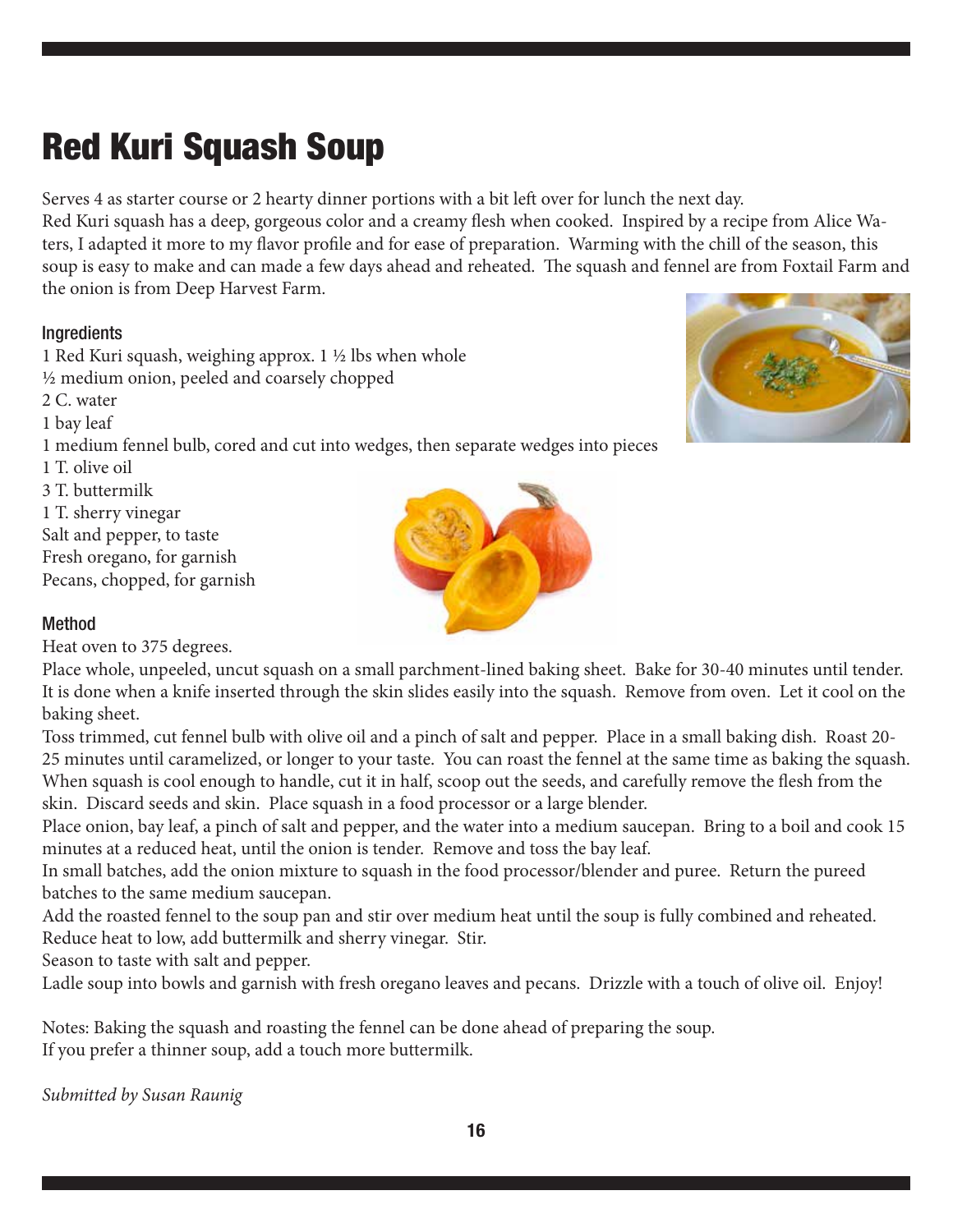### Salish Sea Chowder

#### Ingredients

2 tablespoons butter 1 tablespoon olive oil 1 cup chopped onion 2 cloves garlic, minced 1/2 cup chopped celery 1/2 cup all-purpose flour 6 cups chicken broth or vegetable broth 1 pound potatoes - peeled and cubed 1 teaspoon dried dill weed 1 teaspoon dried tarragon 1 teaspoon dried thyme 1/2 teaspoon paprika 8 ounces fish or shellfish in 1/2 inch pieces 1/4 cup white wine 1 tablespoon fresh lemon juice 1/4 teaspoon hot sauce 1 teaspoon salt 1 teaspoon fresh-ground pepper 1 cup half and half



#### **Instructions**

In a large stockpot over medium-high heat, combine the butter, olive oil, onion, garlic, and celery. Cook 8 to 10 minutes, or until the onions are transparent.

Sprinkle flour over the mixture and stir well to make a dry roux.

Gradually add the chicken broth and stir until slightly thickened.

Stir in the potatoes, dill, tarragon, thyme, and paprika. Reduce heat to medium, cover, and simmer for 15 minutes. Stir in the fish and/or shellfish, wine, lemon juice, hot sauce, salt, and pepper. Simmer over low heat, uncovered for 10 minutes.

Mix in the half-and-half and continue to simmer for 30 minutes, stirring occasionally. Do not let the chowder boil after adding the half-and-half. Serve hot.

*Submitted by Jeremiah Donier*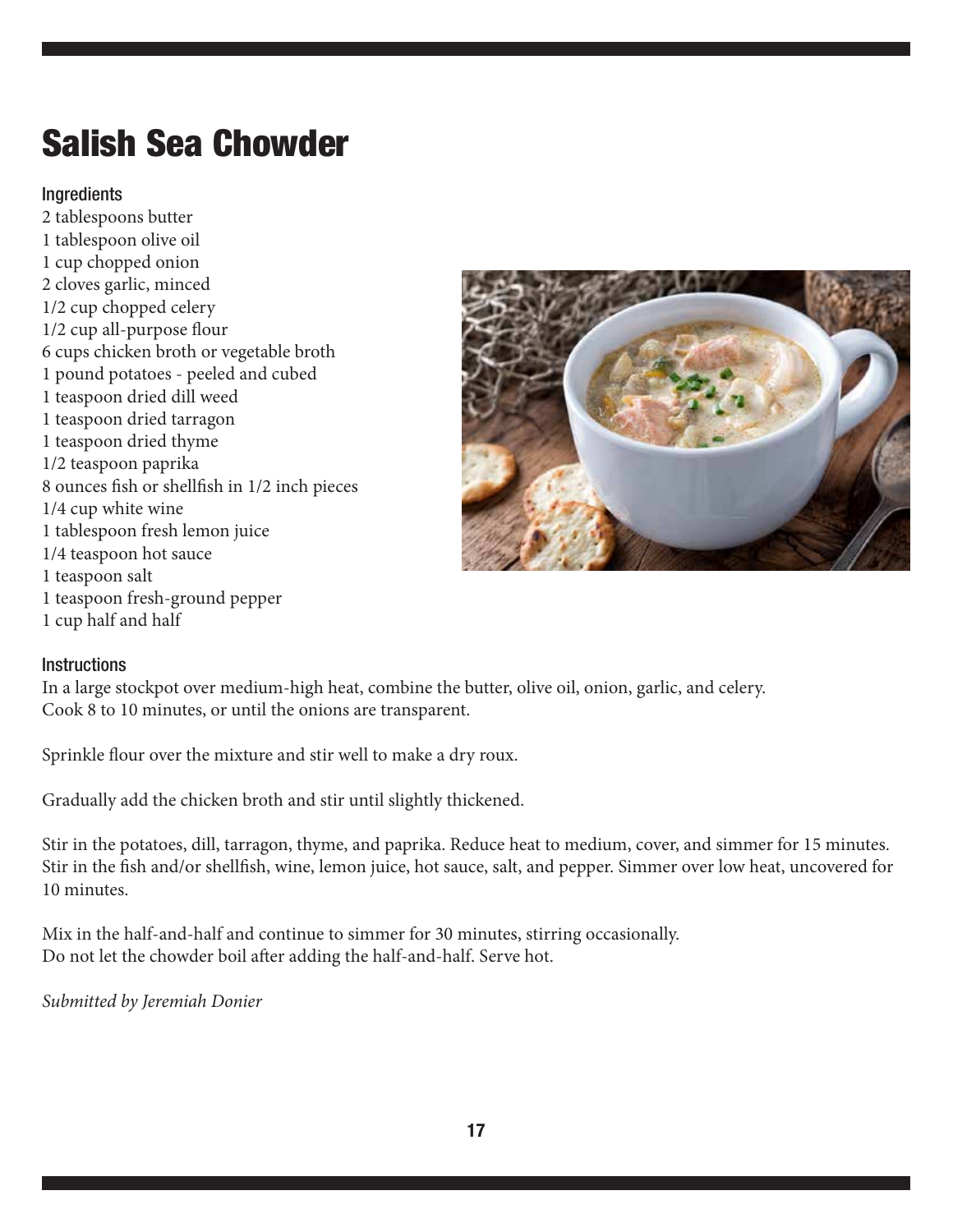### Spiced Butternut Squash Bisque

### **Ingredients**

Large Head Garlic Extra-virgin Olive Oil Salt Freshly Ground Black Pepper

**Prep:** Preheat oven to 400°. Slice off top of the head of garlic. Drizzle with oil and season with salt and pepper. Wrap in foil and place in a shallow dish.

Roast until golden and soft, about 40 minutes.

Let cool then squeeze out garlic cloves and use 1 Tablespoon for Bisque.

**Prep:** Butternut Squash (enough for 7 cups cooked) cut in half, scrape out seeds, put in baking pan with about 1/4 inch water, cover with foil, and bake at 350 degrees until tender.

1 Tablespoon Roasted Garlic ½ Cup Butter 1 Cup Chopped Yellow Onion 1 Cup Chopped Carrot 1 Cup Chopped Celery 7 Cups Cooked Butternut Squash 2 quarts Chicken Broth 1 Teaspoon Curry Powder ½ Teaspoon Ground Cumin ¼ Teaspoon Cayenne Pepper ¼ Teaspoon White Pepper 1 Tablespoon Sugar 1 Cup Chopped Peanuts 1 1/2 Cups Whipping Cream



### **Directions**

Put Garlic, Butter Onion, Carrot, Celery, Squash, Chicken Broth, Spices in a 6-quart stock pot, bring to a boil and simmer for 30 minutes.

Let cool and then add peanuts and puree in a blender. Add cream and heat to desired serving temperature. I garnish each serving with a few chopped peanuts.

The butternut squash and carrots came from our garden in Clinton.

*Submitted by Anne Roraback*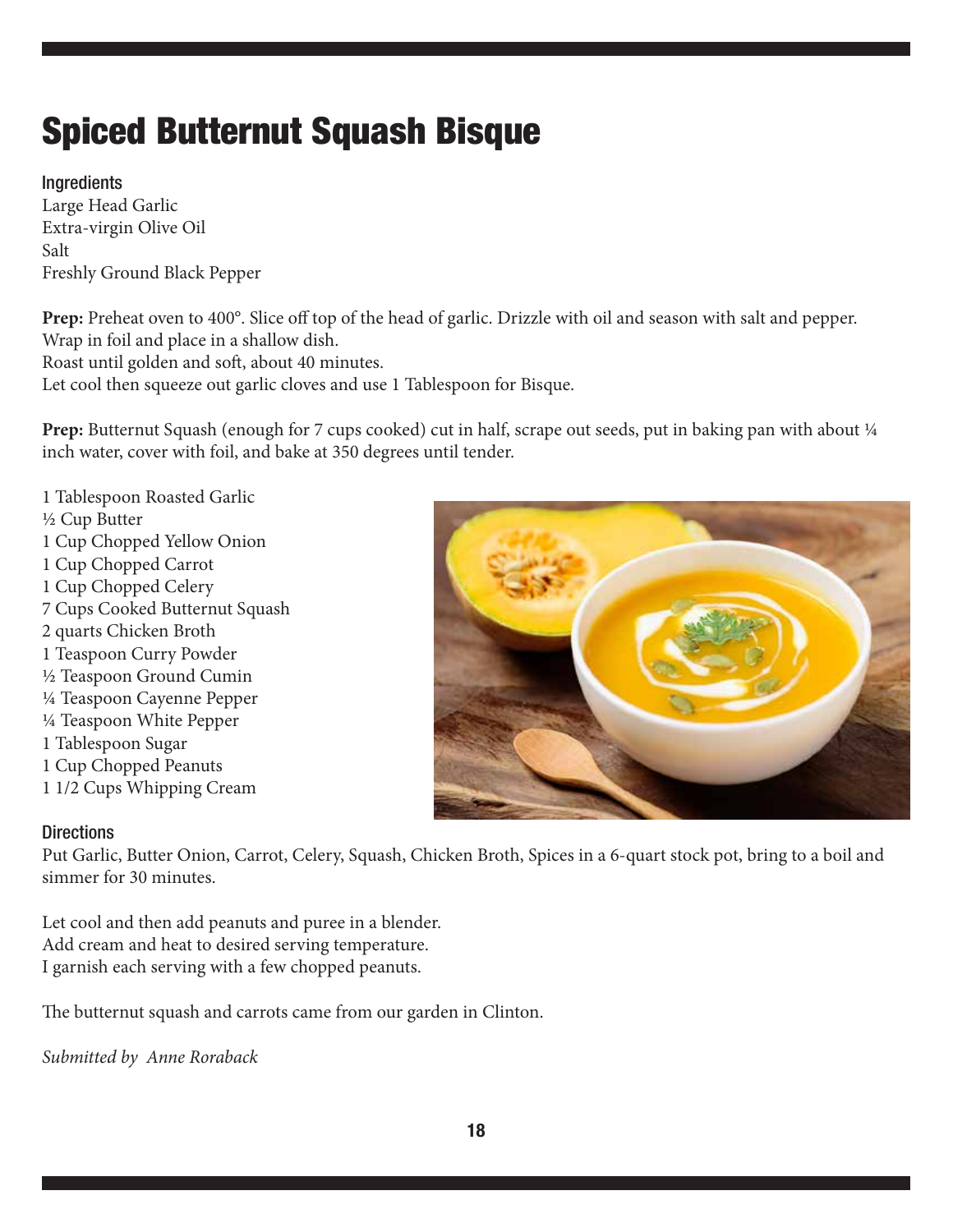### Squash Soup

I have a lot of favorite soup recipes but it is fall and this is one of my tops. It tastes like you are eating pumpkin pie for dinner. Does life get any better than that? ;-)'

#### **Directions**

Precook butternut squash. Cut in half, clean out seeds. Roast in oven until golden brown and soft. 350\* for about 1 hr.

Take squash out of skin. Put in pan on stove and add 1/2 cup chicken stock (more or less depending on size of squash). Add 1/2-pint heavy cream.

Puree. Stir in salt and pepper to taste and add 1 teaspoon vanilla.

Extras: Can add one or another but not all at the same time: shallots or onions, small amount of garlic powder, cinnamon, nutmeg. (I do both cinnamon and nutmeg)

When done, swirl in 1 Tablespoon of butter. Makes a thick soup, serves 4.

#### *Submitted by Shelly Ackerman*

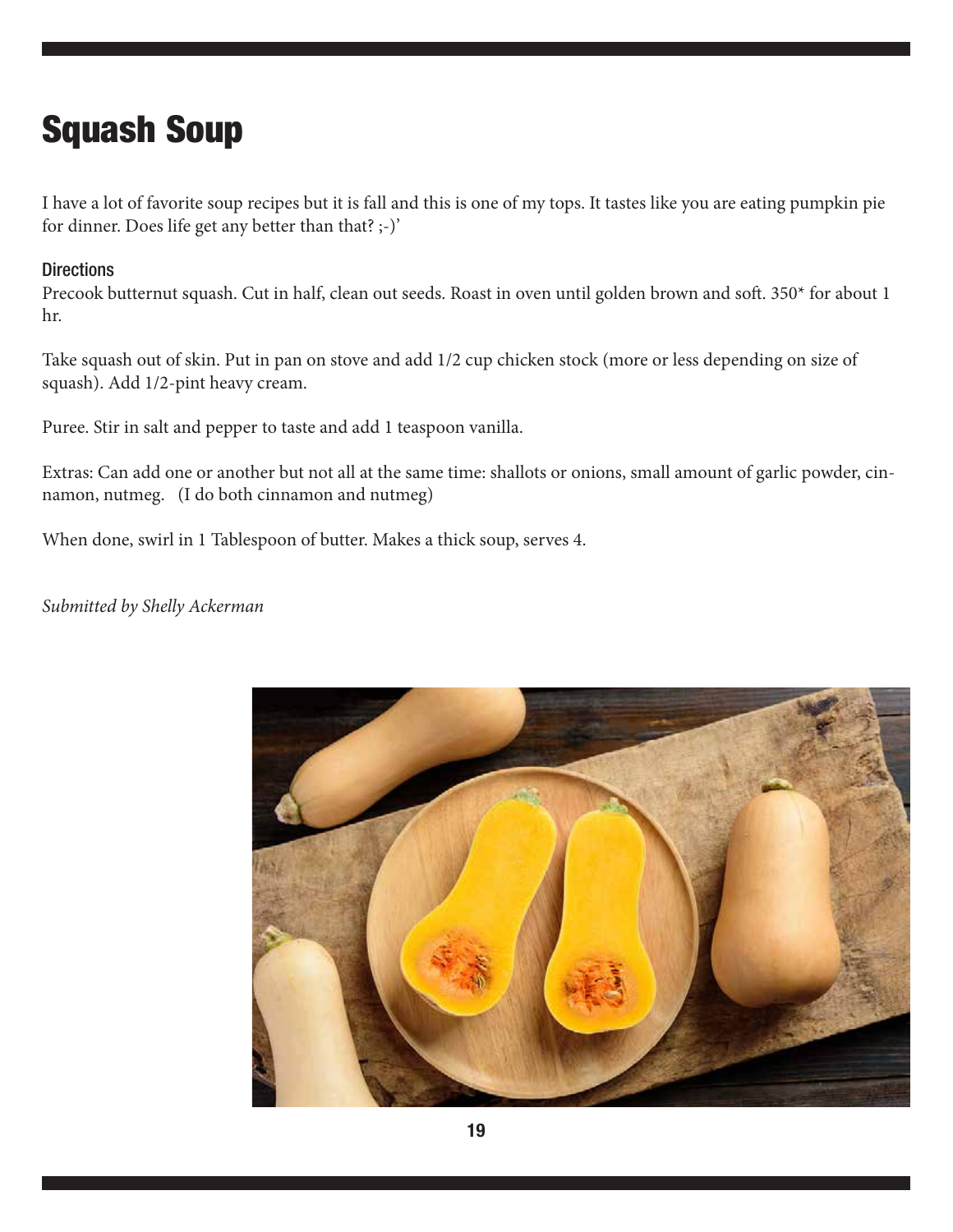### Still Life Smoked Salmon Soup

#### Ingredients

2 leeks chopped 1 onion chopped 2 carrots peeled and chopped 3 ribs celery chopped 1 tablespoon dried dill

Sauté all the above until soft then add:

3 cups chopped bite sized red new potatoes 3 cups chicken stock 1 small can (15 oz) diced tomatoes

Bring this to a boil, cover and let simmer until potatoes are cooked through, then add:

2 cups smoked salmon (not lox), flaked into bite size pieces Half a block of cream cheese, cut into cubes and A good handful of fresh chopped spinach.

Let this all incorporate.

Add additional chicken broth or some vermouth to taste.

*Submitted by Cara Glickman-Clarke*

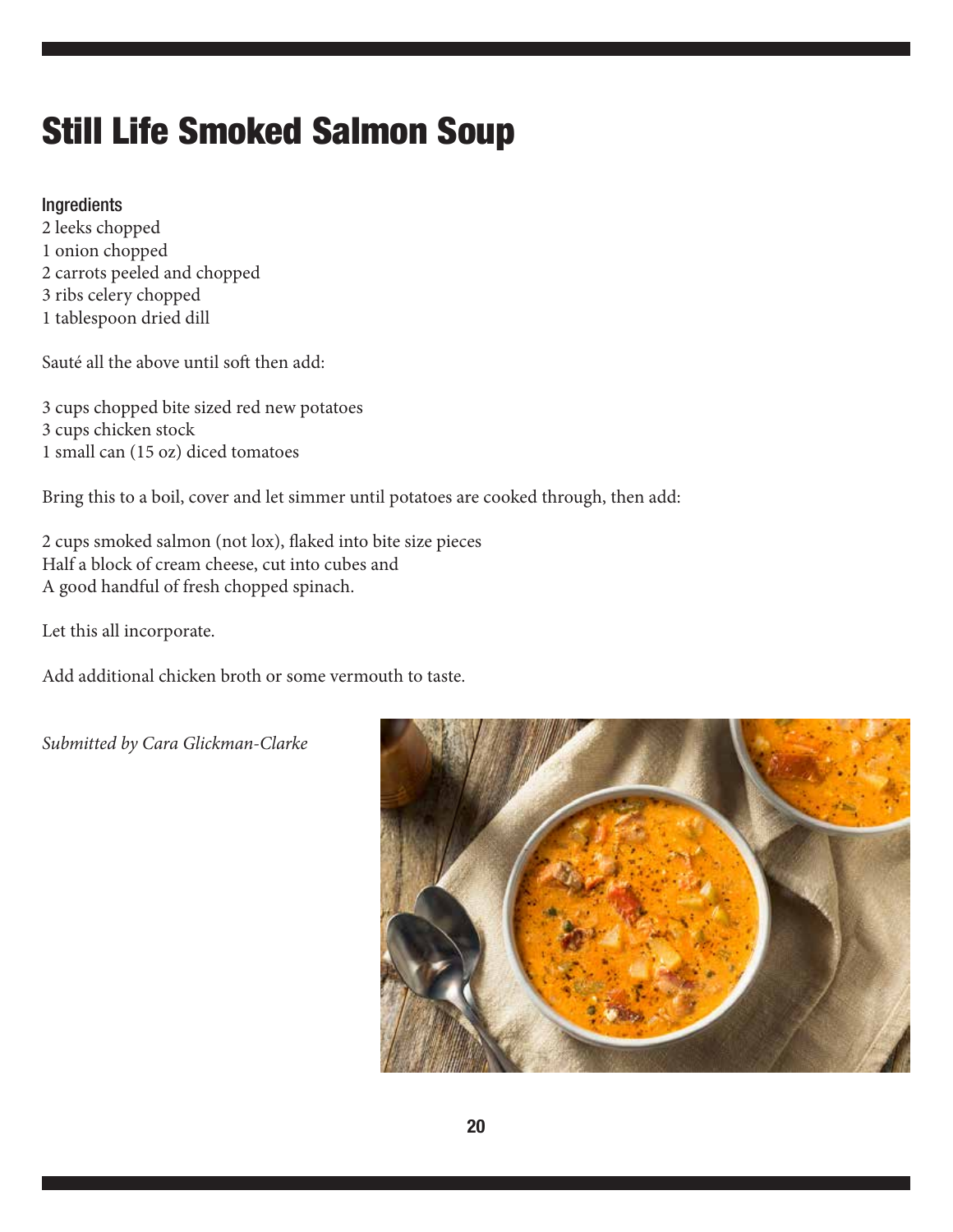### Taco Soup

Here is one I've been making for my family for 25 years. I've shared it with countless friends, and I almost always have a request for this VERY simple recipe.

- 1) Sauté, brown and drain 1 lb. ground beef, set aside
- 2) In same pan, add 1 Tablespoon of olive oil and sauté 1 chopped onion and green pepper
- 3) Add to this:

3 cups of chicken or vegetable broth, 2 cans of chopped tomatoes with juice, and 1 can of tomato sauce 1 Tablespoon of lime juice 1 package of your favorite dry taco seasoning 1 package of your favorite dry ranch dressing mix (we use Hidden Valley or Uncle Dan's)

Simmer together for 20-30 minutes.

If desired, top with a dollop of sour cream or crumbles of cotija cheese, and a few bite-sized pieces of avocado.

We like to serve with tortilla chips, a green salad, and our favorite hot sauce!

ENJOY!!

*Submitted by Crystal Stull*

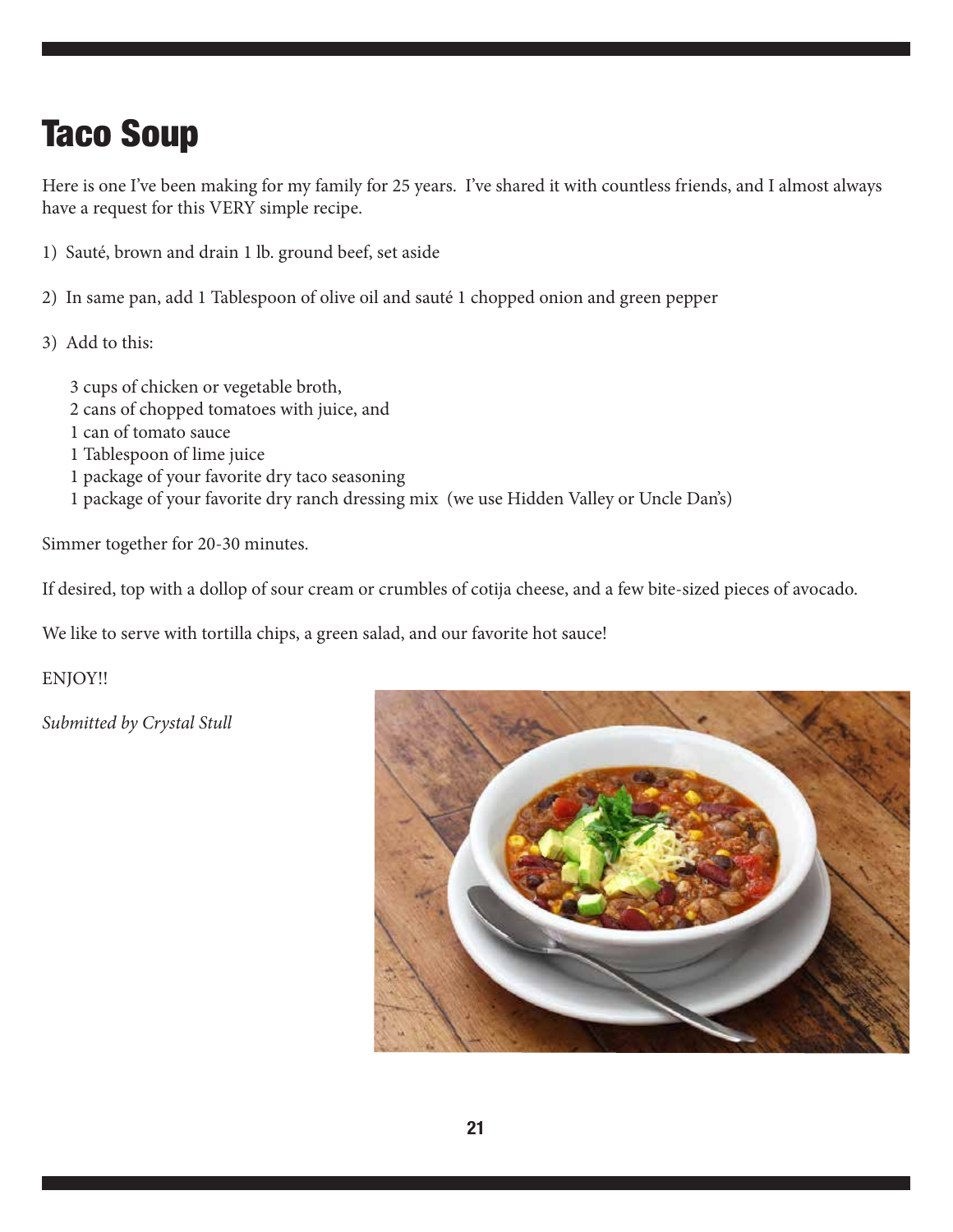### Thai Soup

This is a very flavorful soup that is not spicy, and tastes delicious with any type of vegetable or protein you want to put in it.

Makes 6 servings

### **Ingredients**

1 tablespoon avocado, coconut or olive oil 2-3 celery stalks, chopped 3-4 garlic cloves, diced Half an onion, diced (optional) 1 teaspoon ginger, diced 1 teaspoon coriander 1 teaspoon cumin ¼ teaspoon pepper 1 teaspoon turmeric 2 cups chicken or vegetable broth or water 1 can full fat coconut milk 1 can chicken or vegetable broth or water 1 pound yams or sweet potatoes or a mix of both, cut into bite-sized pieces Locally grown vegetables of your choice: Bok choy, cauliflower, kale, nettles, spinach, watercress 1 1/2 teaspoons sea salt



Locally grown or caught protein options already cooked: chicken, crab, deer, lamb, shrimp, salmon, trout Rice or millet noodles (optional)

### **Directions**

Sauté the celery, garlic, ginger, and spices for 3 minutes in a medium pot.

Add the 4 cups of liquid and vegetables and bring to a boil. Once boiling, lower the heat and cover to let the vegetables simmer until the vegetables are tender, about 3 minutes.

Cook the noodles in another pot.

Put the desired amount of cooked protein into each person's bowl. Then add the desired amount of noodles, if using. Then ladle the soup on top to heat the protein and noodles.

*Submitted by Karen Price*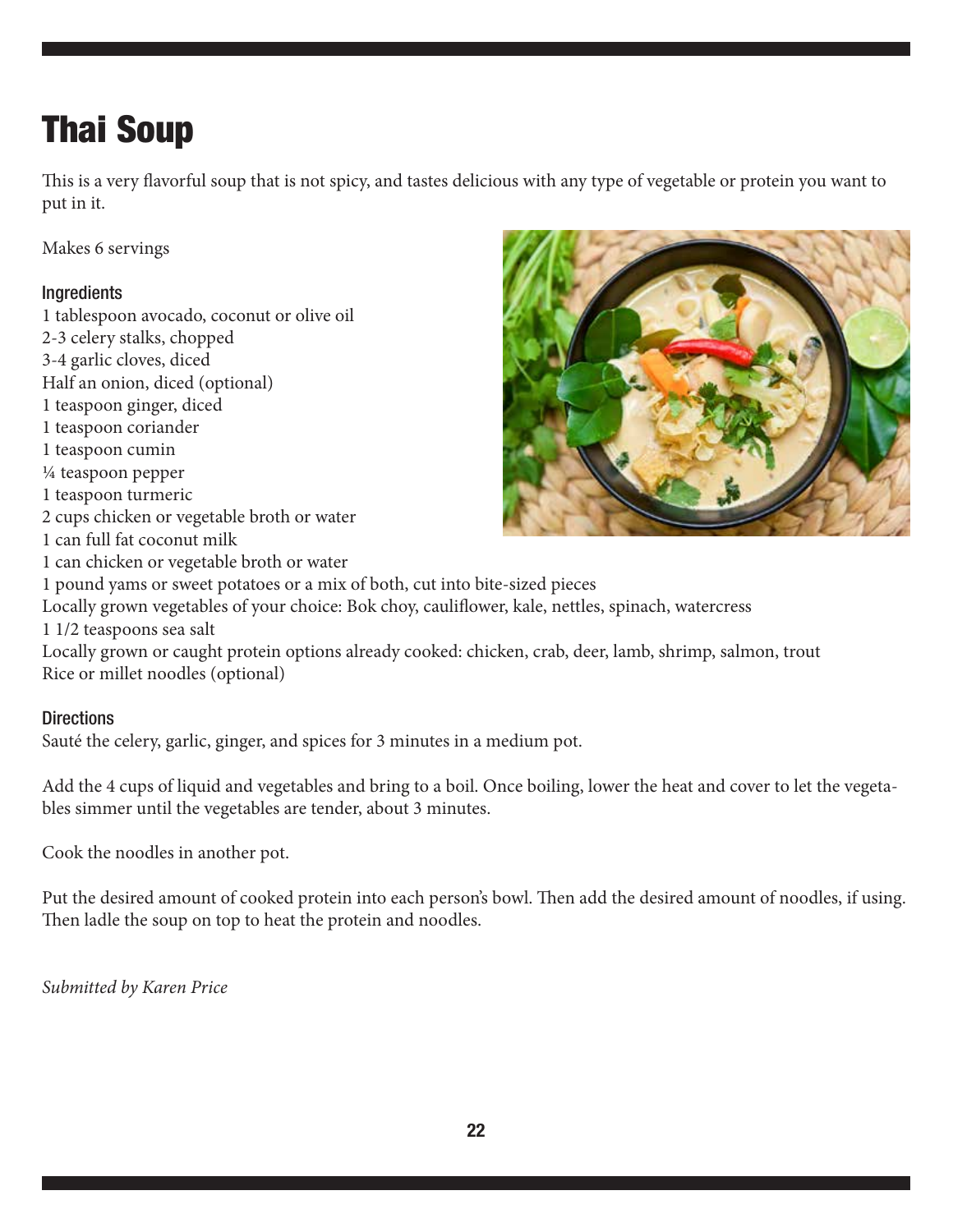### Tomato Rice and Bean Soup

If you want to cut back on salt, sugar and oil, this soup fits the bill. The soup is 100% vegan, tasty, healthy and easy to make.

Prep time: 25 mins Cook time: 50 mins Total time: 1 hour 10 mins. Serves: 6 to 8 (Makes about 10 cups. Can freeze extra)

### Ingredients

1 medium yellow or white onion, chopped (about 2 cups) 6½ cups water 1 can cooked navy or white beans (15 ounces; about 1½ cups) drained and rinsed ¾ cup dry/uncooked, long-grain brown rice 2 cans diced tomatoes (14.5 ounces each; about 3 cups total), undrained 2 ribs celery, sliced (about ⅔ cup) 5 medium white or cremini mushrooms, sliced (about 2 cups) 1 tablespoon dried Italian herb seasoning 1½ teaspoons granulated garlic 3 cups chopped Swiss chard ½ cup chopped fresh basil (or substitute dried basil)



### **Directions**

 1. Heat 1 tablespoon of water in a soup pot over medium-high heat. When the water starts to sputter, add the onion and cook while stirring for about 3 to 5 minutes.

 2. Add the water, beans, rice, diced tomatoes (including juice), celery, mushrooms, Italian seasoning, and granulated garlic, and bring to a boil, uncovered. Reduce the heat to low then cover and cook for 40 minutes.

3. Stir in the chard then cover and cook for 10 minutes more, until the chard has wilted. Stir in the basil toward the end of cooking. If using dried basil, add with Italian herbs.

**Notes:** If you don't have a dried Italian herb blend on hand, use a blend of dried oregano, basil, thyme, rosemary, sage, and/or parsley.

You may also use other greens in this soup, such as beet greens, collard greens, and kale.

If you want to use fresh tomatoes instead of canned, add 1½ pounds of fresh tomatoes (peeled or unpeeled) chopped, in step 2.

For a totally salt-free soup, look for salt-free canned diced tomatoes and salt-free canned beans. Nutrition Information Serving size: ⅛ recipe (1.25 cups) Calories: 154 Fat: 0.9g Saturated fat: 0.2g Carbohydrates: 30.8g Sugar: 4.9g Sodium: 71mg Fiber: 5.8g Protein: 6.3g Cholesterol: 0

*Submitted by Ronnie Stewart*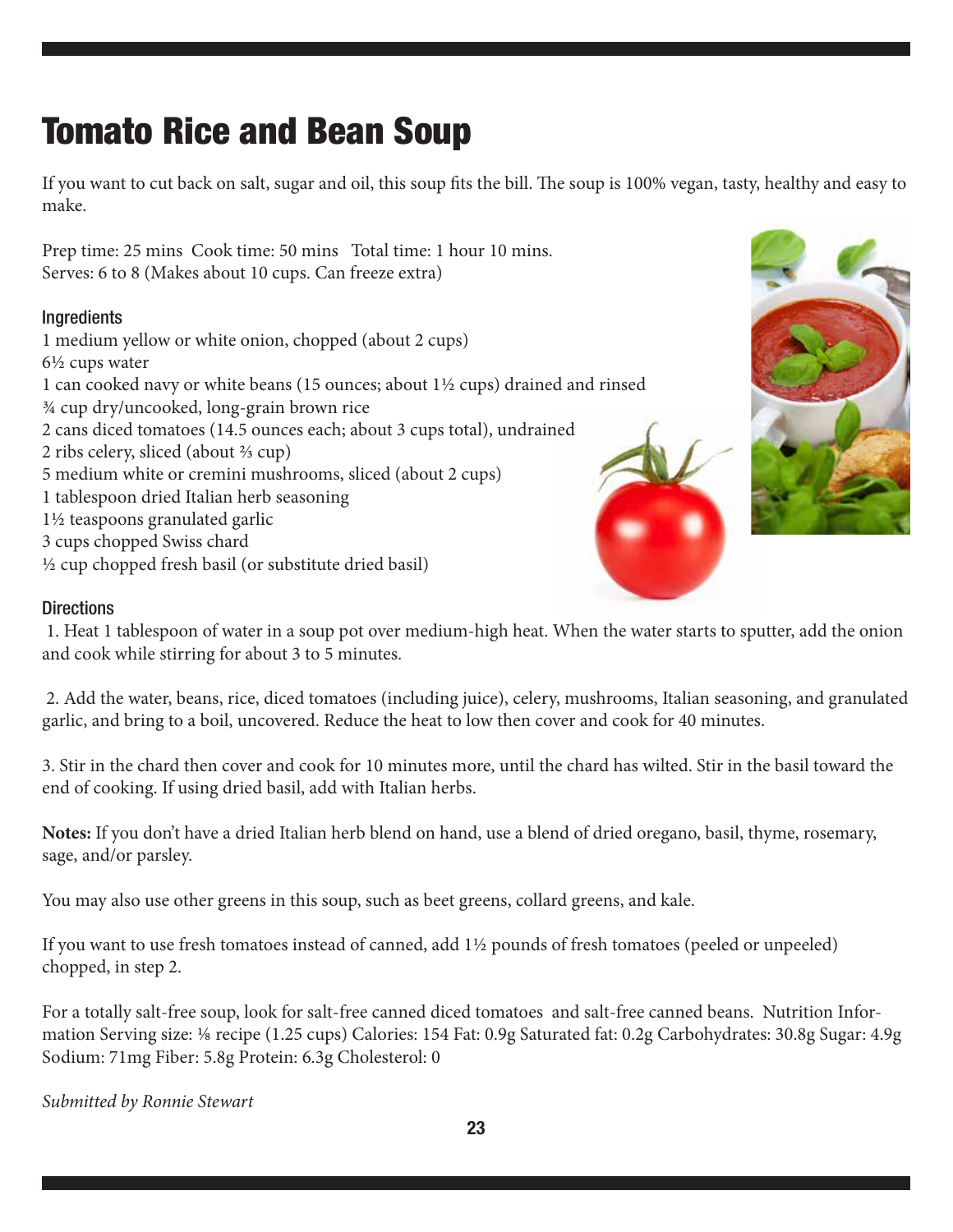### Useless Coconut Curry, Lentil & Chickpea Soup

#### **Ingredients**

2 Tbsp Olive Oil 1 Large Onion, chopped 3 Garlic Cloves, minced 2 Tbsp Fresh Ginger, chopped 2 Tbsp Sugar 2 Tbsp Curry Powder\* 2 tsp Salt ½ tsp Cayenne 16oz Crushed Tomato 16oz Canned Coconut Milk 16oz Chickpeas 8 Cups Vegetable Stock 1 Pound Black Lentils 1 Bunch Cilantro, chopped roughly



*Des Rock , owner of Useless Bay Coffee Company, cooks and donates soup to Good Cheer Food Bank and Whidbey Island Nourishes.*

#### Cooking Instructions

1. Put stock and lentils in a large pot, bring to a boil, and then reduce heat and let simmer.

2. Heat oil in a fry pan, add onion and saute over medium heat for 10 minutes until caramelized and golden brown. Add garlic and ginger, saute for another 5 minutes. Add 1 Tbsp curry powder, cayenne, salt and sugar. Toast the spices into this mixture for 2 minutes, continually stirring and scraping the bottom of the pan.

3. Add the onion mixture from the fry pan, the can of crushed tomato and the can of coconut milk to the large pot with the lentils. Bring back to a boil and then simmer.

4. Drain and rinse the can of chickpeas. Let them drain for 5 to 10 minutes and toss with olive oil and the remaining 1 Tbsp of curry powder. Spread them on a sheet tray and roast in the oven at 350 degrees for 30-45 minutes, till brown and crispy.

5. Check stock pot with lentils and rest of ingredients. When they are soft, add the roasted chickpeas and chopped cilantro. Taste and add salt & pepper to taste.

\*Store bought curry powder will vary in strength. When the dish is cooked, if you find the flavor is not strong enough, heat some olive oil in a small saute pan and add more curry powder and scrape it as it cooks. When you smell the flavor brighten, pour this into your finished soup or drizzle over the top of your portioned bowls of soup. Here at Useless Bay Soup Kitchen, we make our spice blend for the soup as follows:

| 1 Cup Curry Powder        | 1/2 Cup Smoked Paprika   |
|---------------------------|--------------------------|
| 1 Cup Cumin, ground       | 1/4 Cup Allspice, ground |
| 1/2 Cup Coriander, ground |                          |

*Submitted by Des Rock, Useless Soup Kitchen*